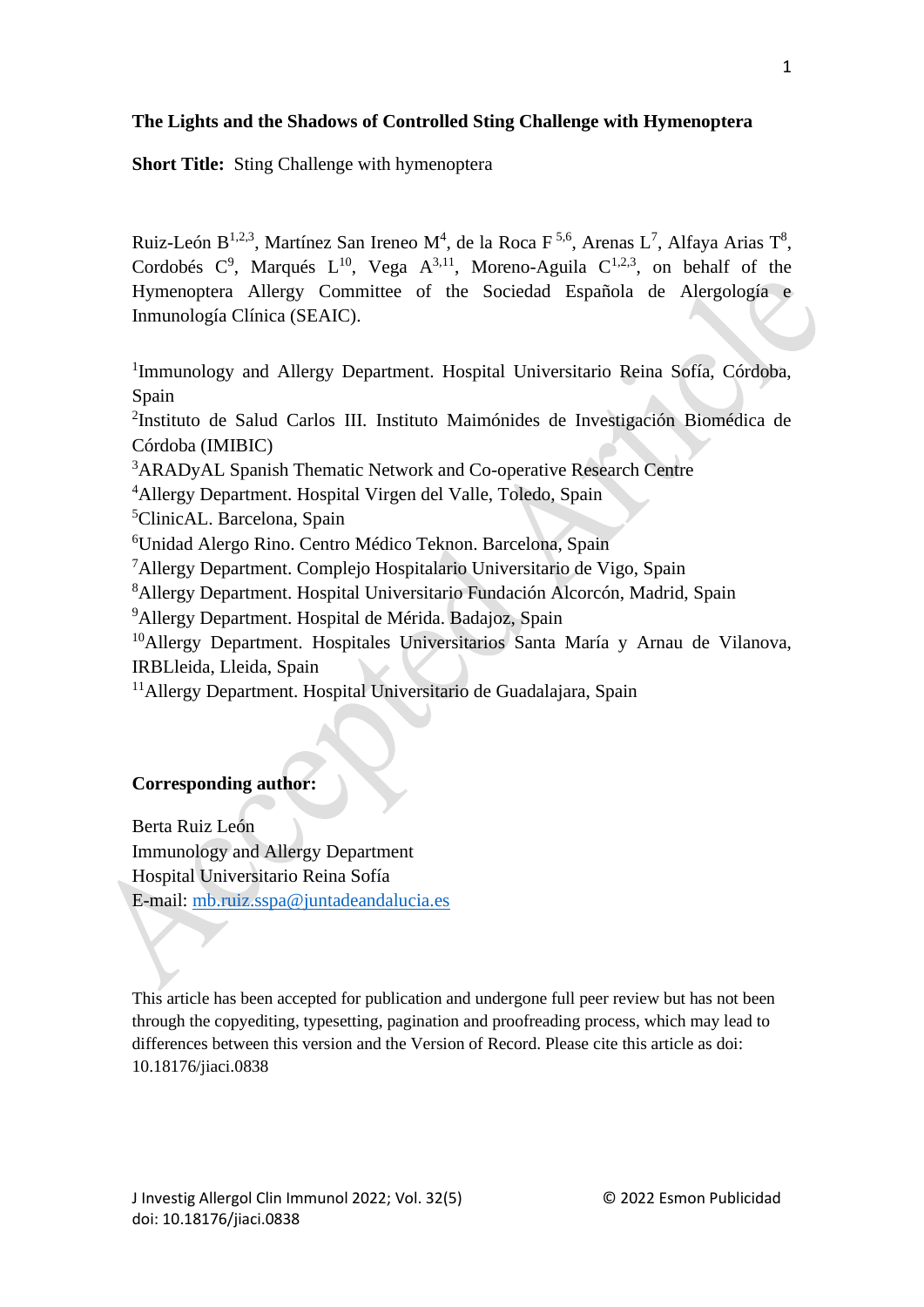### **Abstract**

Hymenoptera venom immunotherapy (VIT) is a treatment which has been shown to be effective in the protection of individuals with systemic allergic reactions caused by Hymenoptera stings. The need for a tool which shows the degree of protection afforded by VIT and the lack of useful biomarkers, has converted the Sting Challenge Test (SCT) into the *gold standard* for this disorder although its use has both lights and shadows. SCT with Hymenoptera is a test consisting of causing a real sting in a patient diagnosed with an allergy to the venom of the stinging insect and who normally is undergoing treatment with specific immunotherapy. In Spain, SCT is included in the list of services offered by some hospitals and forms part of their habitual clinical practice. This review aims to analyze the strengths and weaknesses of this test and describe the standardized procedure and necessary resources, based on the experience of a group of Spanish experts and a review of the literature.

**Key words:** Sting challenge test. Hymenoptera venom allergy. Venom immunotherapy.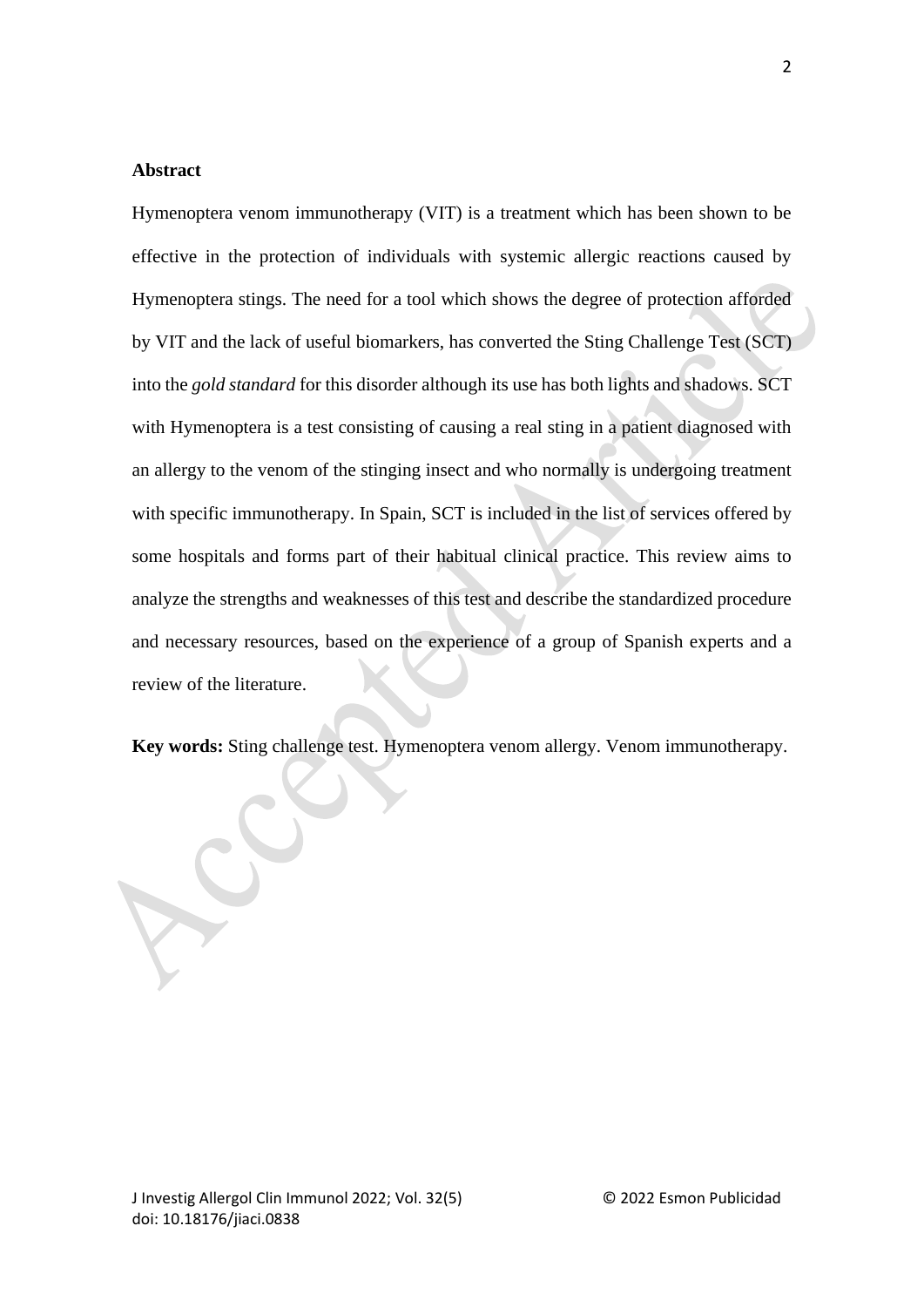#### **Resumen**

La inmunoterapia con veneno de himenóptero (ITV) es un tratamiento que se ha mostrado eficaz en la protección de sujetos con reacciones alérgicas sistémicas por picaduras de himenópteros. La necesidad de una herramienta que demuestre el grado de protección proporcionada por la ITV, y la ausencia de biomarcadores útiles, convierte a la Prueba de Provocación con Repicadura (PPR) en el *gold standard* en esta patología, con sus luces y sus sombras. La PPR con himenópteros es una prueba que consiste en provocar una picadura real, a un paciente que ha sido diagnosticado de alergia al veneno del insecto picador y habitualmente está en tratamiento con inmunoterapia específica.

En España, la PPR se incluye en la cartera de servicios de algunos hospitales, formando parte de su práctica clínica habitual. Esta revisión trata de analizar las fortalezas y debilidades de esta prueba, integrando el procedimiento estandarizado y recursos necesarios, basándose en la experiencia de un grupo de expertos españoles y en la revisión de la literatura.

**Palabras clave:** Prueba de provocación con repicadura. Alergia a veneno de Himenóptero. Inmunoterapia con veneno.

3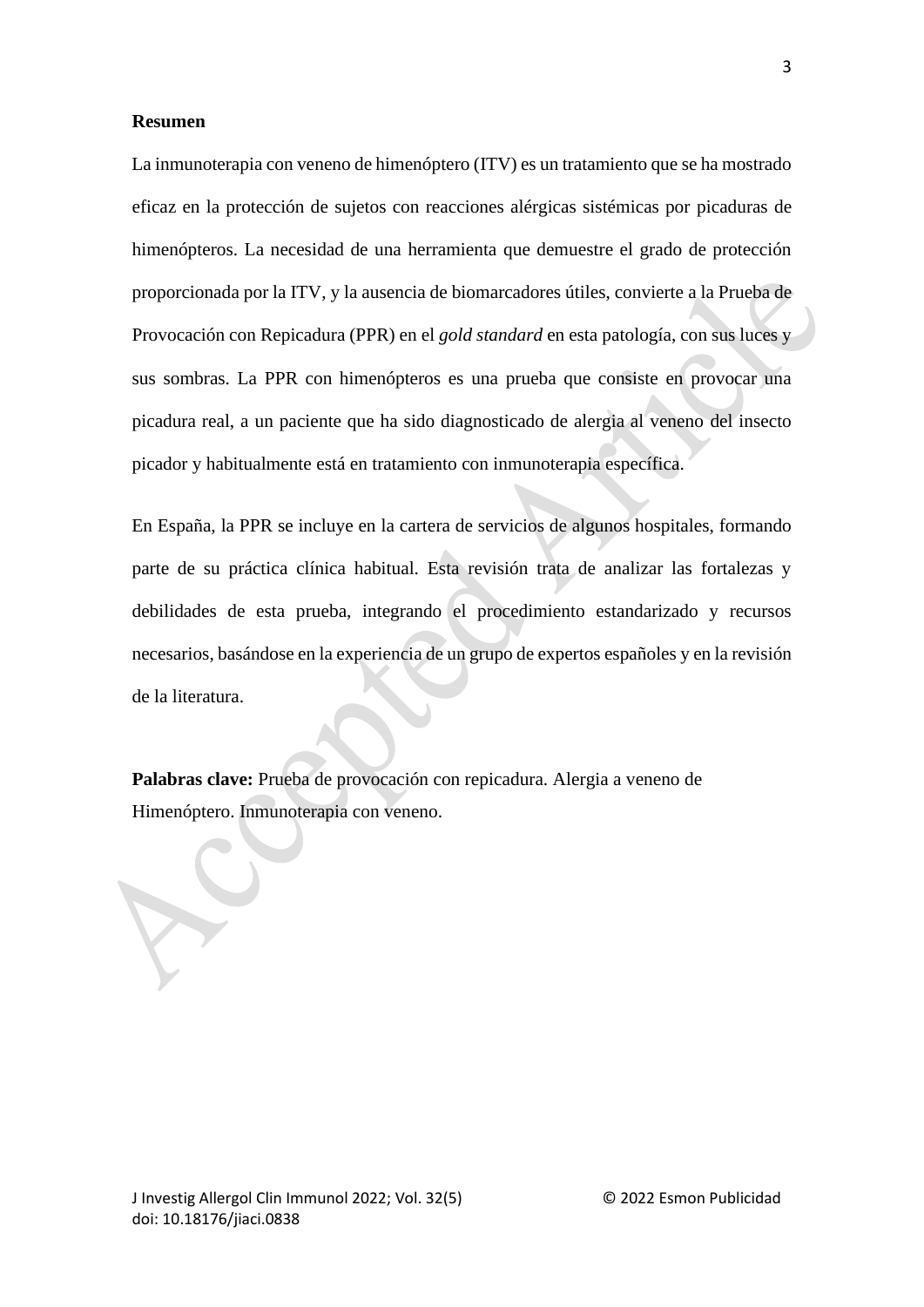#### **Introduction**

IgE-mediated allergy to Hymenoptera venom manifests as a generalized allergic reaction of variable severity which can be potentially life-threatening and which occurs following an insect sting [1]. Hymenoptera venom immunotherapy (VIT) is a treatment which has been shown to be effective in protecting allergic individuals from stings in 77-85% of cases of bee venom and in 91-96% of cases of vespid venom [2], reducing both morbidity and mortality and improving patient's quality of life [3]. Although during VIT patients tolerate doses of venom greater than that contained in the venom sac of the insect, there is no guarantee that individually they will tolerate a live insect sting [4]. This, together with the uncertainty that the absence of spontaneous stings generates in some patients, highlights the need for a tool to demonstrate the degree of protection provided by VIT.

Sting Challenge Test (SCT) with Hymenoptera consists of causing a real sting in a patient who has been diagnosed with an allergy to the venom [4,5] and currently is only recommended in patients undergoing VIT.

SCT has been used to assess the efficacy of immunotherapy since its inception in the 50s by Mary Hewitt Loveless and William R Fackler [6]. In 1978 it was used in the comparison of VIT with purified venom against body extract [7]. Over the following 40 years, it has been used in studies which monitor the time course of protection in patients treated with VIT, including follow-up after discontinuation of the treatment [8,9] as the reference technique for the phenotyping of patients allergic to bee venom [10]. Studies of patients not treated with VIT but subjected to SCT have also been published; mention must be made of a series of 138 patients in whom the risk factors involved in the appearance of reactions following stings were analyzed [11]. Its value as a diagnostic tool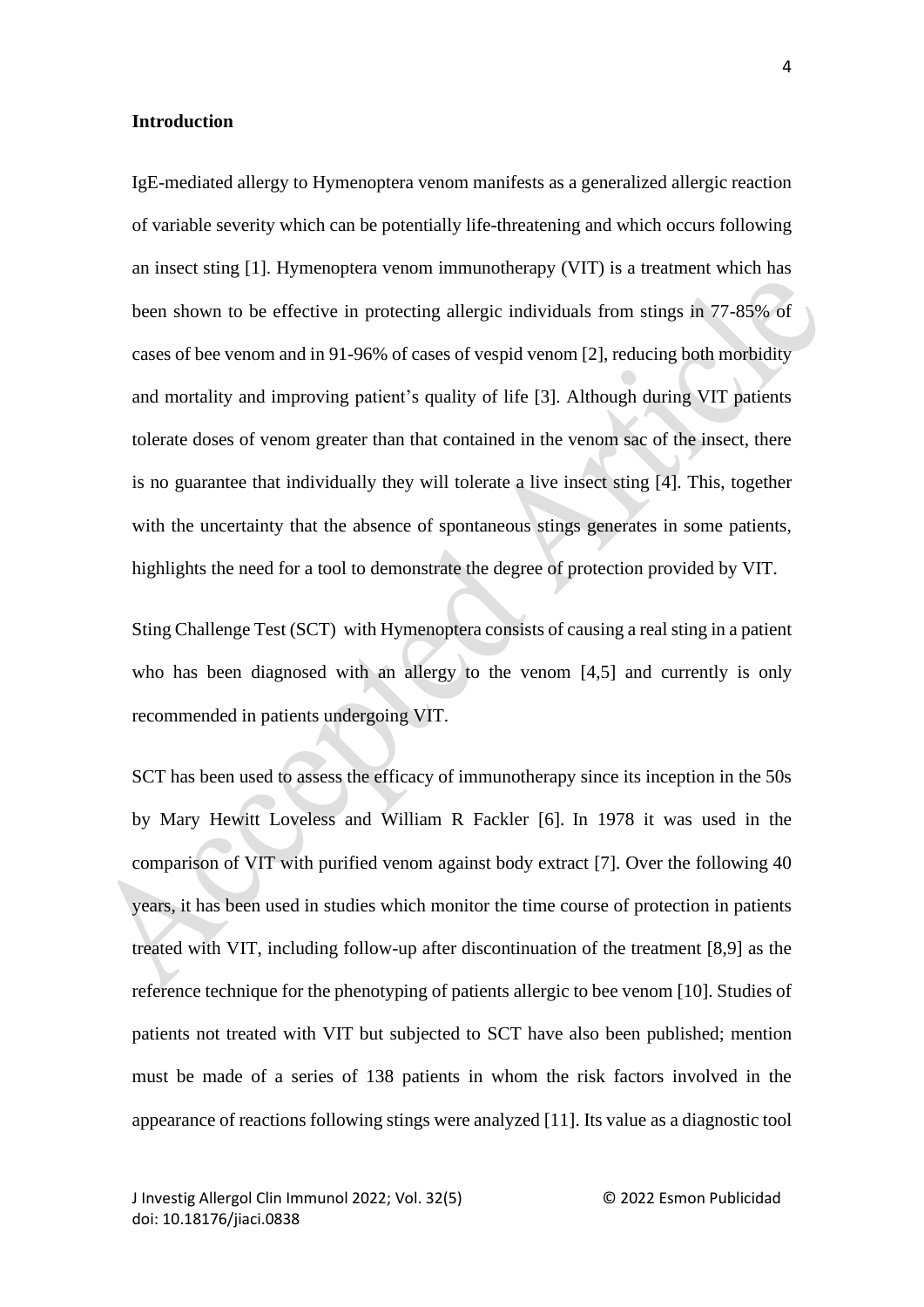has also been studied [12] although the ethical debate surrounding this practice is a limiting factor [1,13] as is explained below and for this reason currently SCT is not indicated as a diagnostic method.

In Spain, the diagnosis and etiologic and preventive treatment of allergic reactions due to insect Hymenoptera stings are a competence of the specialty of allergology [14,15]. SCT is included in the list of services offered by some hospitals, especially in those which have more experience in the management of allergic reactions to stings, and thus forms part of their habitual clinical practice [16].

The aim of this paper is to review the strengths and weaknesses of SCT in Hymenoptera venom allergy as well as to establish the standardization of the technique from the point of view of the safety, availability and applicability to habitual clinical practice based on the experience of a group of Spanish experts and a review of the literature.

## **Indications and contraindications for the SCT**

Currently the test is used in patients under treatment with VIT who have reached the maintenance phase and several years after VIT to monitor its efficacy [17]. Given the lack of in vitro biomarkers capable of predicting the effectiveness of VIT, at present SCT is considered the gold standard for evaluating the risk of systemic reactions during and after specific treatment with immunotherapy [1]. The remaining indications and the contraindications for the SCT are listed in table 1.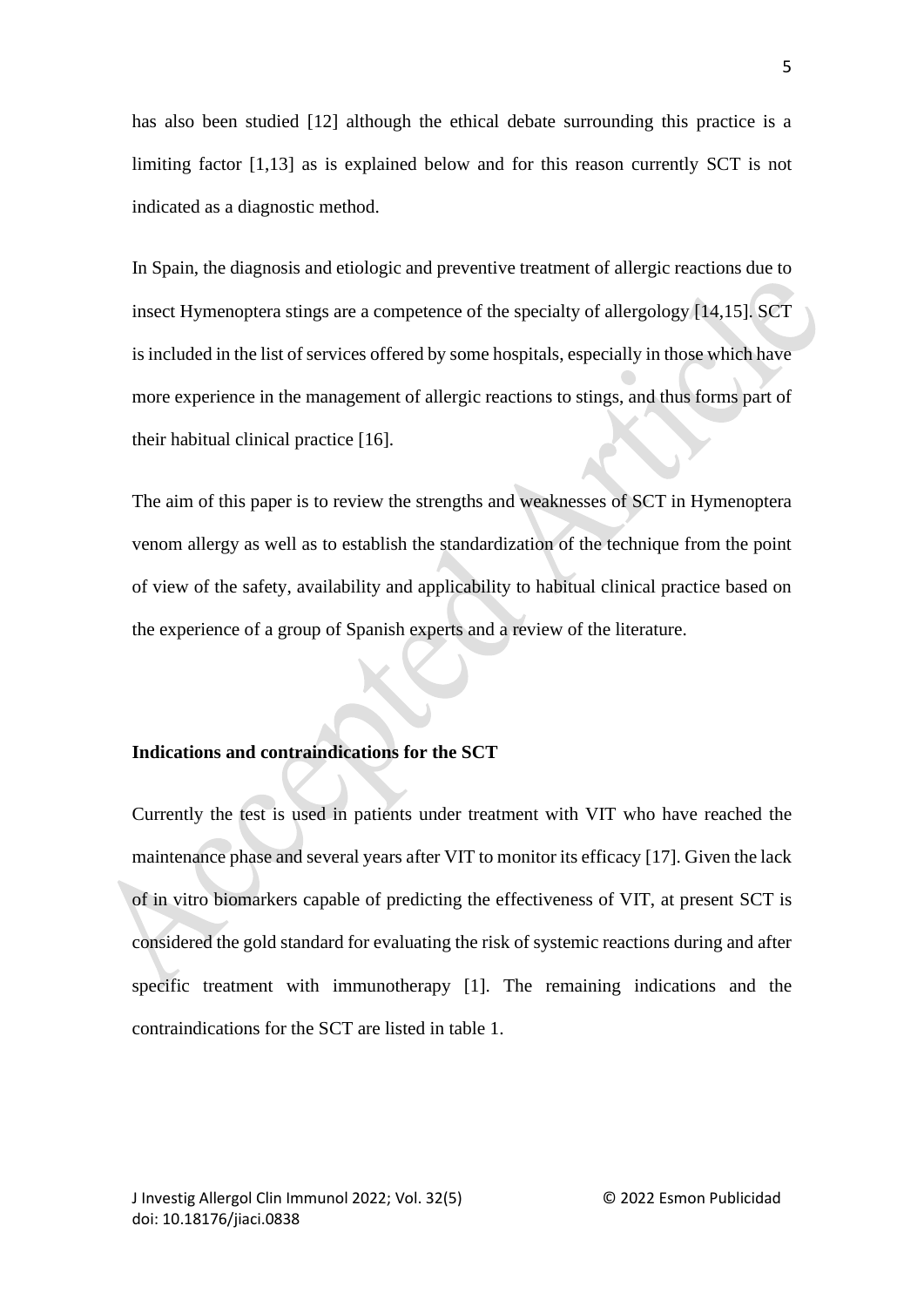#### **Procedure and necessary resources**

#### *Obtaining and handling the insects*

The Hymenoptera responsible for the immense majority of stings in Spain are the honey bee (*Apis mellifera*); the and wasps *Polistes dominula, Vespula germanica* [18]; and *Vespula vulgari;* and rarely other species such as *Vespa crabro, Dolichovespula* spp, *Bombus* spp. (bumblebee). The recent establishment of other species such as *Vespa velutina* in the north of Spain pose, a diagnostic and therapeutic challenge to which allergologists must give an answer [19].

The SCT is performed with the species of insect responsible for the clinical reaction and should be conducted at the time of year when the insect responsible for the sting is available. Usually, the most used frequently species for SCT are *Apis mellifera* and vespids (*Vespula germanica, Polistes dominula*). It is essential to obtain the appropriate entomological identification.

Currently in Spain there is a company [20] that is able to supply exemplars of *Apis mellifera* and vespids (*Vespula germanica, Polistes dominula*) which ensures the correct

identification of genus and species. This company is directed by a biologist specialized in entomology who captures, identifies, and supplies the Hymenoptera by sending them to any place in Spain. Currently, it does not make international shipments.

The bees should be obtained from hives and not the open countryside. Specimens used for SCT should be workers more than 2 days old. Beekeepers may be involved to obtain live honeybees, or they could be supplied by the company mentioned above. The bees must be kept in an appropriate plastic container with a small opening through which they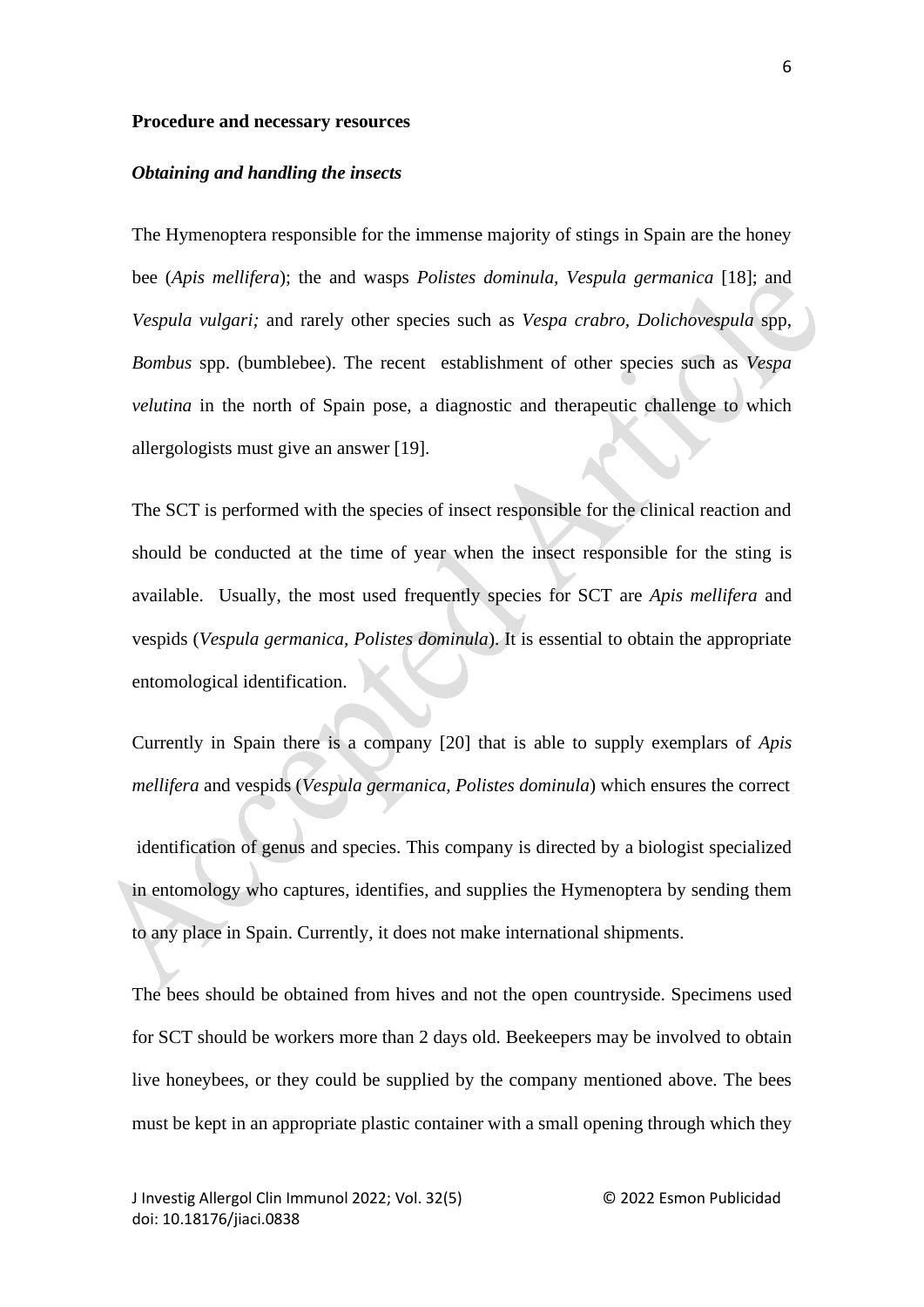can breathe and with feeding material (water and honey from the same hive or a sucrose concentrate) which will allow them to survive for a few days if the test is not to be performed the same day.

The identification of wasps is a much more complex matter, particularly in those regions where more than one species of allergenic vespids coexists. It should be identified by an expert (entomologist, biologist or trained allergologist). No notable differences have been observed between SCT with insects obtained at end of spring or in the middle of autumn [12].

It is important to have a sufficient number of specimens of vespids in an appropriate plastic container with a small hole so they can breathe. A part of the nest as a food source to increase survival should be included (this is possible only with aerial nests like those of *Polistes dominula* because the extraction of subterranean nests it is not realistic). The container must be kept in a cool and dark room. This will allow the insects to survive for up to 4 weeks. The specimens used in the test should be progressively warmed up and allowed to become active [21].

The insects must be handled in a well-ventilated room and made lethargic by the application of  $CO<sub>2</sub>$  (used in the hospital for laparoscopies) applied through the ventilation holes in the containers for a few seconds until the insects remain immobile to cut off their wings and hind legs so as to avoid accidents inside the hospital. This same effect can be obtained by exposing the insects to cold. The insects are then placed in individual ventilated plastic tubes until their use in the SCT.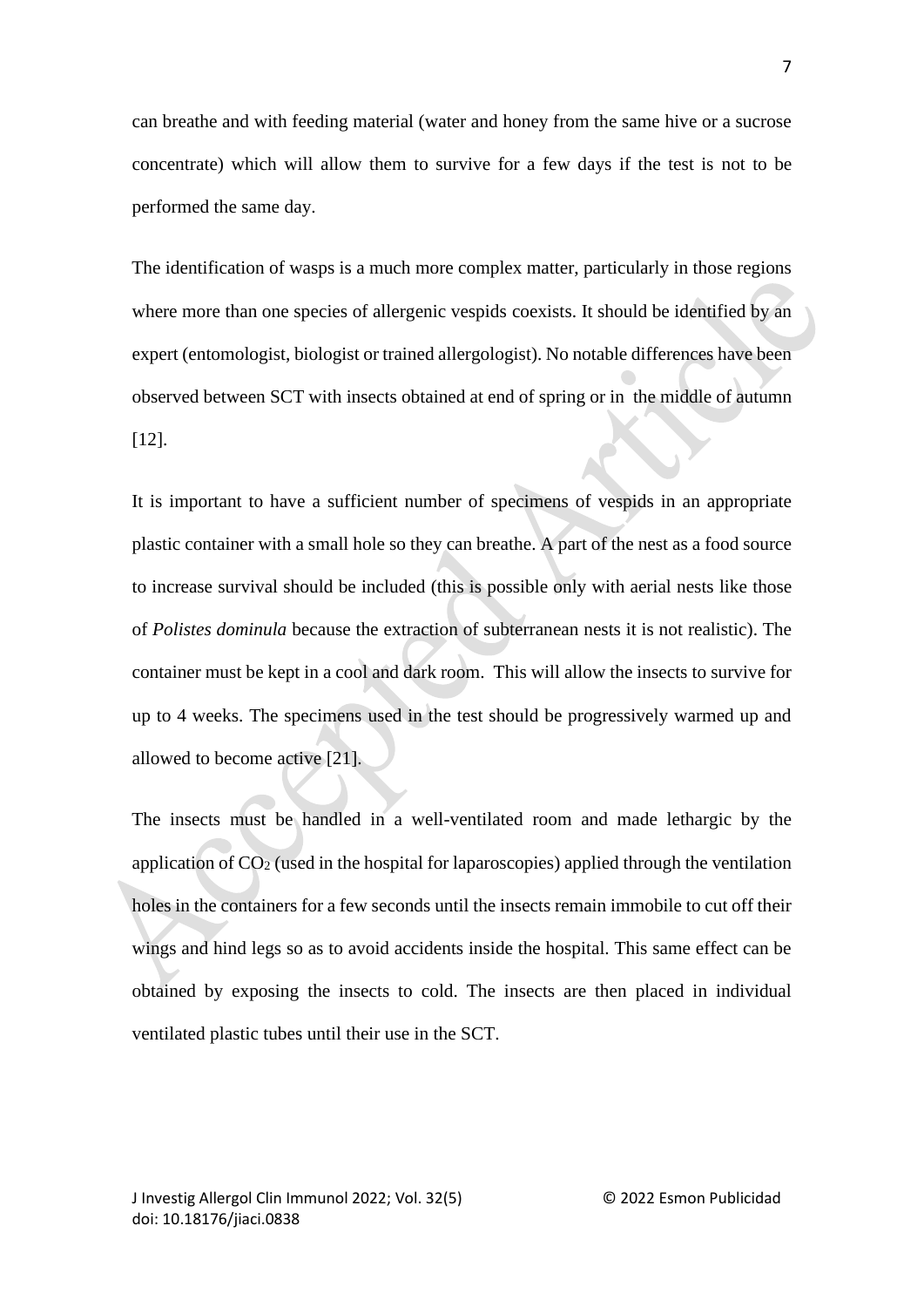#### *Clinical Setting and Preparation of the patient*

SCT requires an appropriate healthcare setting and controlled conditions. Although the technique is safe, the need to control risks requires SCT to be performed in hospitals which have available trained staff both in the technique and in the management of severe allergic reactions [22,23].

The room for the test, the material (Photograph 1) and the necessary staff are listed in table 2.

Once patients have been selected bearing in mind the indications and contraindications for this test they should be informed in detail of the possible risks and consequences and should sign the corresponding specific informed consent form.

Patients should undergo an initial assessment and examination and it is necessary to suspend during an appropriate length of time those drugs which might inhibit the reaction such as corticoids, antihistamines and anti-IgE antibodies. Regarding treatment with angiotensin-converting enzyme inhibitors and ß-blockers, recent studies have shown that these drugs do not increase the severity of reactions following spontaneous or controlled stings [24].

We recommend that patients do not smoke or drink alcohol or fats for 6 hours prior to the test and for one hour afterwards.

Chronic diseases should be controlled. It should be checked that patients have not been stung recently and are adequately tolerating the VIT.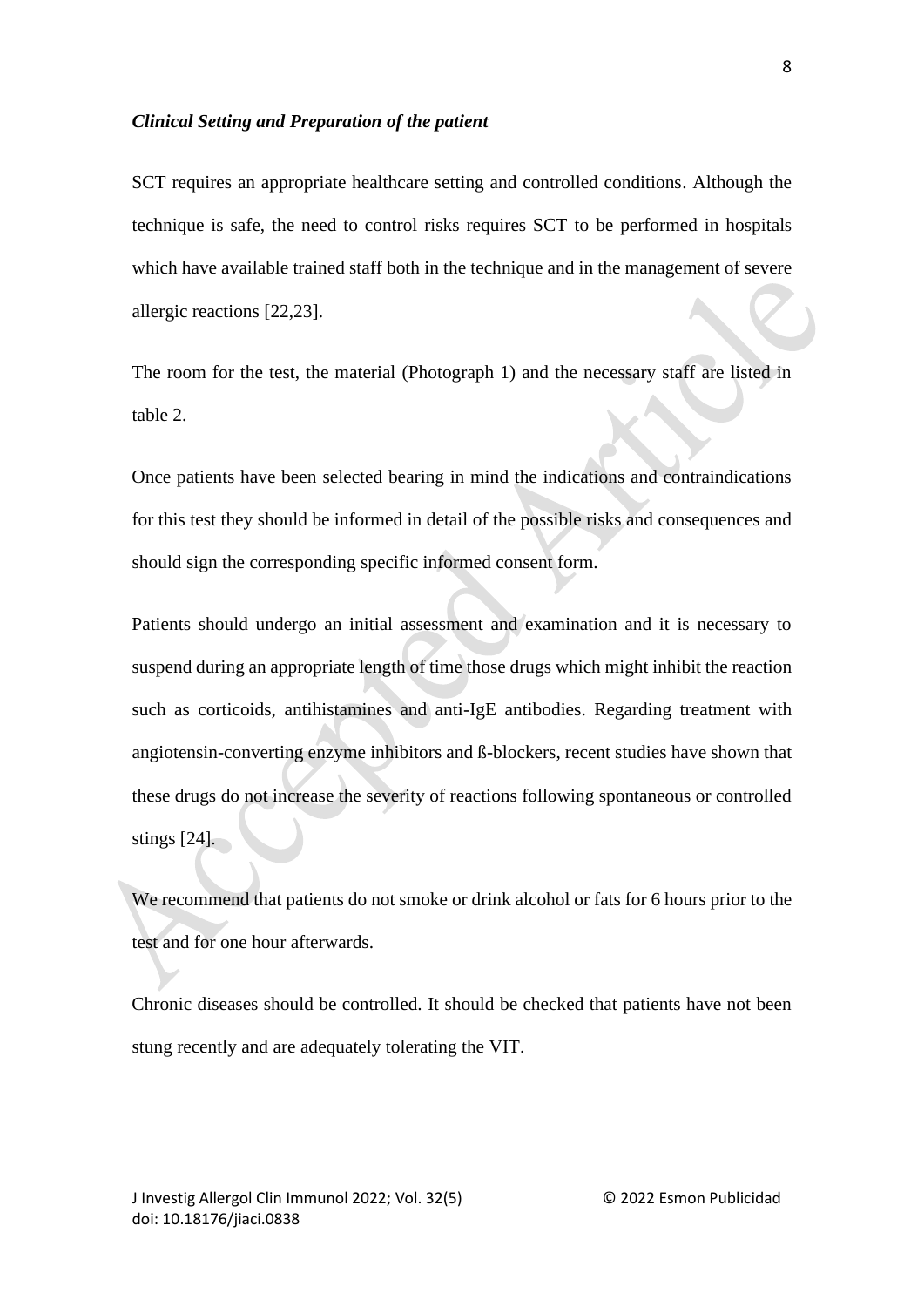Heart rate, blood pressure, oxygen saturation should be monitored and in asthmatics, PEF and FEV1, which should be measured before the test, and in all cases a peripheral intravenous catheter should be placed on the opposite arm to that being used for the SCT.

After the peripheral line has been set up, a sample of peripheral blood should be taken for the determination of baseline levels of mediators such as tryptase.

 $\Box$ 

### *The SCT*

When the insect has recovered its baseline level of activity, it should be held by the thorax with tweezers and placed on the forearm (volar face) of the patient with slight pressure on the abdomen against the skin so as to force the sting.

In the case of bees, the stinger will remain embedded in the skin of the patients due to the lateral barbs which give it the shape of a harpoon and the stinger attached to the venom sac which will continue to inject venom. The insect should be left in place for 30 seconds and then the body and the venom sac of the bee should be removed. Bees only sting once and die from eventration as the stinger is left embedded (Photograph 2A).

In the case of wasps (Photograph 2B), when the patient notices the sting, the insect should be forcibly held against the forearm for 30 continuous seconds so that sufficient venom is injected because usually the wasp does not leave the stinger embedded although in some cases *Vespula* spp. it does [25]. Thus, the wasps may normally make several stings in the forearm moving the abdomen.

The clinical status of the patient should be monitored for 2 hours, at 15-30-60-120 minutes after the sting. Should symptoms appear, vital signs should also be taken at that moment.

9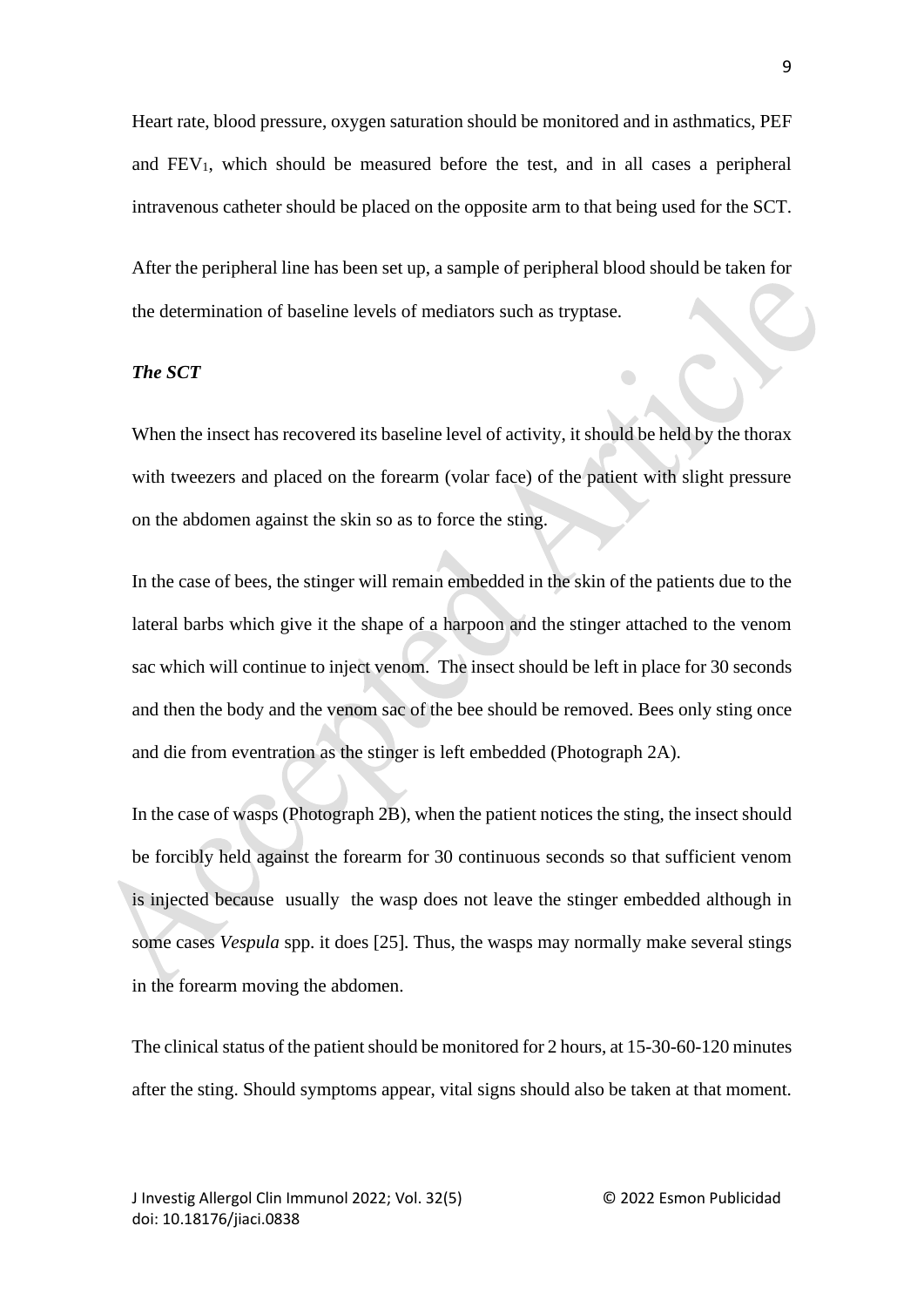The outcome of the SCT:

The development of an erythematous reaction after a few minutes in the area of the sting is the only objective indicator of the actual inoculation of the venom and if this reaction does not occur, we should interpret this as the venom has not been injected and the tests should not be considered valid [22]. The papule can be measured quantitatively after 15 minutes. The appearance of a local or extensive reaction is usual after a re-sting. A positive response will consist of the appearance of systemic symptoms typical of an IgEmediated skin and/or anaphylactic reaction, in general reproducing those experienced by the patient in previous reactions. The symptoms should be graded following the classification for systemic reactions, serum tryptase levels determined during the acute episode, and the patient should be reassessed to determine the need for changes in the protocol, VIT dose and duration of the same.

A negative response would be the absence of systemic symptoms.

## **The lights of controlled sting challenge with hymenoptera**

### *SCT as a possible biomarker*

Among the tools available for the follow-up of VIT, there has been a search for useful biomarkers for monitoring its effectiveness.

Specific IgE (sIgE):

sIgE against the venom undergoes an initial rise and a subsequent decrease throughout the maintenance of VIT, remaining at low levels for several years following interruption of the treatment [26,27]. A decrease in levels of sIgE against individual allergens in relation to VIT has also been observed [28]. In spite of this decrease, these values rarely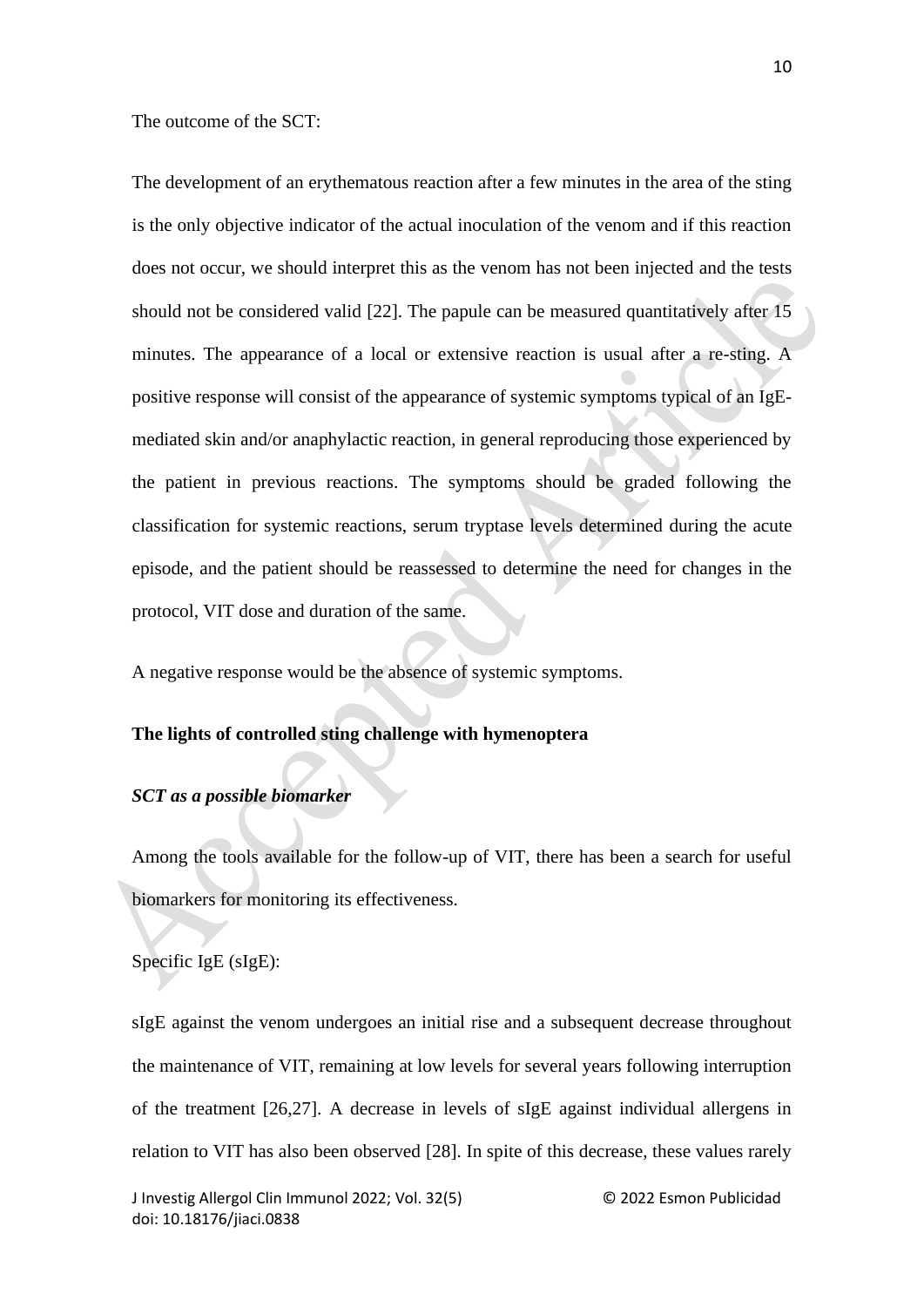become negative [26]. The coexistence of detectable levels of sIgE and tolerance of stings in some patients receiving treatment and the lack of differences in changes in sIgE between patients successfully and unsuccessfully treated, render this biomarker inappropriate for monitoring the risk of patients undergoing VIT for future stings [1,3,29].

Specific IgG4 (sIgG4):

sIgG4 tend to rise during VIT to a variable extent from one patient to another [30]. Some studies have linked the rise in sIgG4 with the effectiveness of VIT [31]. A decrease in sIgG4 levels following the interruption of VIT has been found although such a decrease has been found to have no effect on the protection obtained against stings [31]. In any case, there is no evidence as to a correlation between results of the SCT and levels of sIgE, sIgG4 or the ratio between sIgE and sIgG4 [32].

The basophil activation test (BAT):

BAT has shown a good correlation with results from spontaneous stings [33] and SCT [34], although due to the lack of standardization and its methodological complexity, its use is currently restricted to research [35]. In one study Hausmann et al. found a sensitivity and a negative predictive value of 100% but the specificity and positive predictive values were 87% and 50%, respectively, when the BAT was compared with SCT with live insects, which led the authors to conclude that the BAT could substitute SCT in cases in which formal contraindications exist [36]. A parallel situation has been observed between the expression of CD63 by basophils and protection of VIT in children allergic to bee venom and this may predict reactions to bee venom in new stings once immunotherapy is finished [34,37].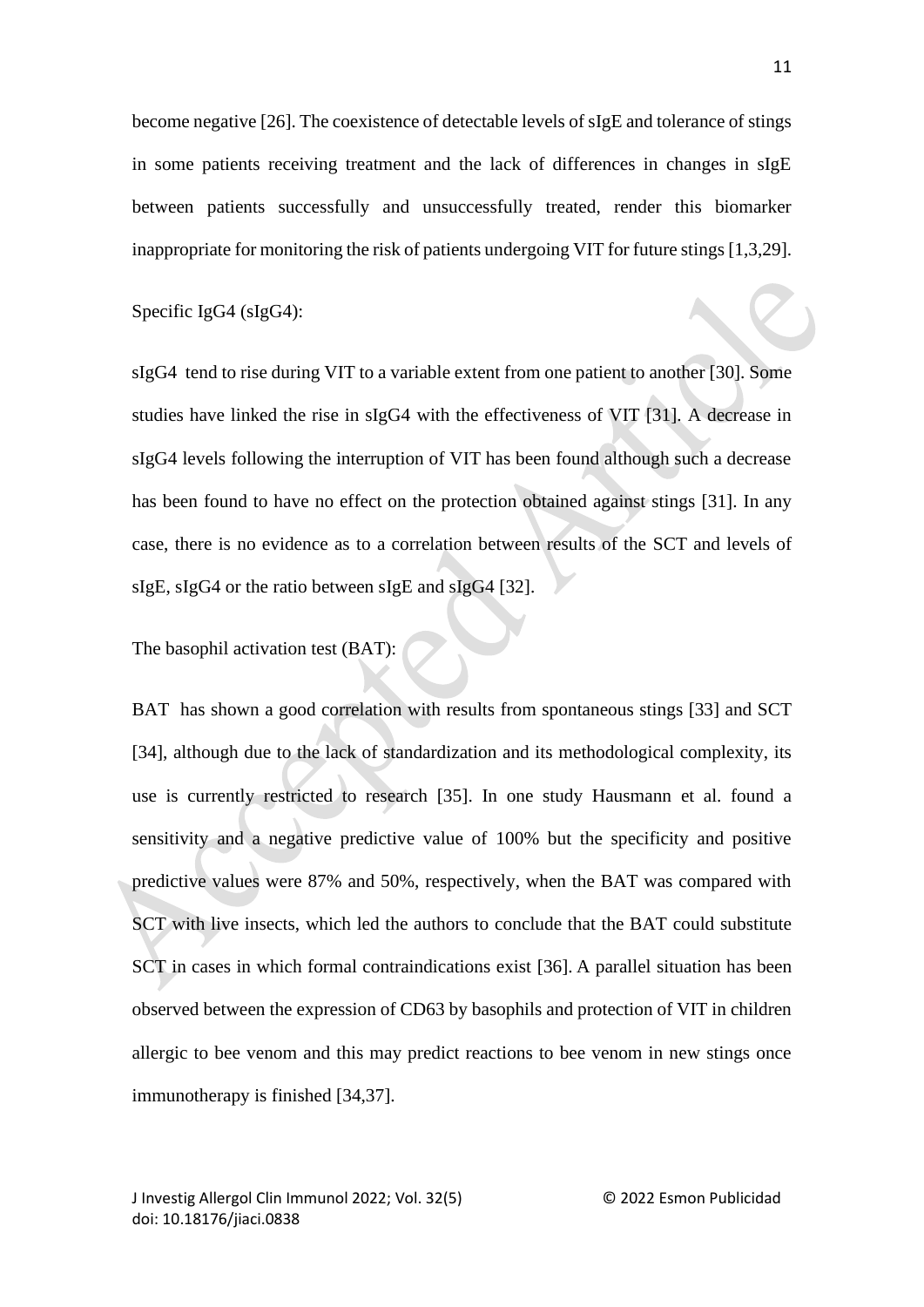Although sIgE, sIgG4, and BAT have been shown to be useful in different aspects related to the tolerance of stings by patients treated with VIT, none of these techniques provides the same information as SCT, which is why SCT is considered the *gold standard* for monitoring the effectiveness of VIT and is thus, at present, an irreplaceable tool [1].

#### *SCT as a programable procedure*

Some authors have based the effectiveness of VIT on the response to spontaneous stings but this is something that we do not know when it will occur and indeed, it could even never occur. Furthermore, a spontaneous sting may not guarantee a sufficient amount of venom, given that the patient rapidly frightens away the insect on being stung in the case of bees and with the sting lasting only 1-2 seconds in the case of wasps.

One of the advantages of the SCT is that it can be programed for those patients undergoing VIT at different time points after the maintenance dose has been reached in order to assess its efficacy. Tests have been performed in such initial phases as a week after reaching the maintenance dose [38] to several years after its first use [26,39] and in general before finishing VIT [40]. In these cases, a positive SCT result allows the different factors associated with the failure of the VIT with bee venom to be identified [41] and strategies to be modified. SCT can also be programed one or several years after the discontinuation of immunotherapy with the aim of verifying the patient's protection [40].

#### *SCT would allow adjustment of the dose of VIT*

A positive SCT in patients undergoing VIT allows the identification of those who need a larger dose then the conventional 100 µg and therefore the increase of the dose to 200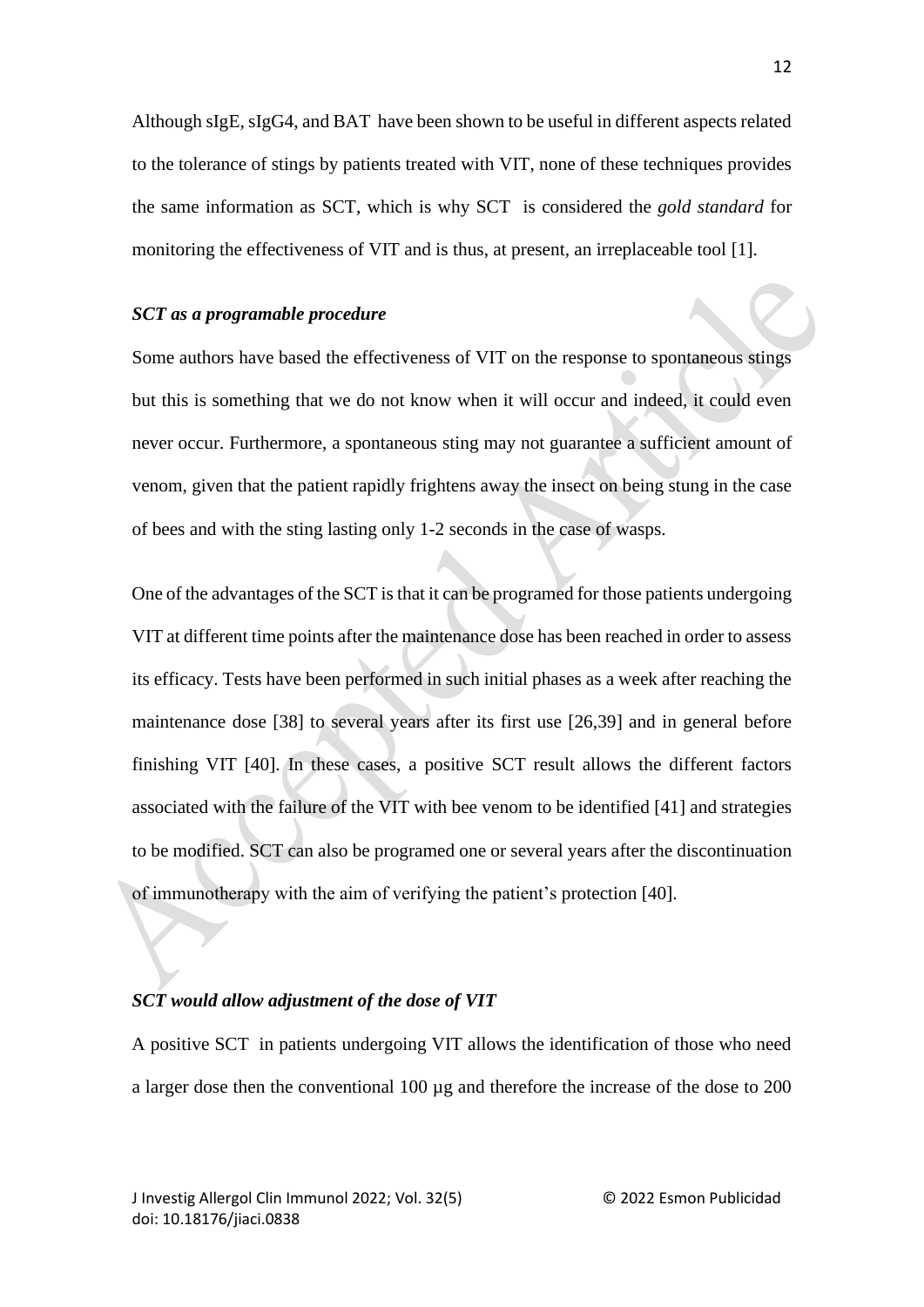µg or more for protection to be reached, as has been reported [42]. In such cases, SCT allows the effectiveness of the dose to be verified.

### *SCT as a safe procedure in patients undergoing VIT*

Much has been written about the possibilities of SCT causing serious anaphylactic reactions. This issue will be dealt with in the shadows section. However, here we would like to mention that as far as we know, no fatal reaction caused by SCT has been reported in patients treated in a hospital setting. Furthermore, it has been documented that the majority of systemic reactions caused by SCT have been shown to be less severe than the index sting [21,43]. Controlled SCT in a hospital setting will always be safer than a spontaneous sting in an uncontrolled place and the option of not performing the test in patients under clinical conditions that do not allow it is always possible.

The SEAIC has issued documentation on diagnostic and therapeutic procedures (RESCAL) classifying them into three levels of risk (A-B-C). SCT performed in uncomplicated cases of patients treated with immunotherapy has been classified as being at risk level B (more complicated procedures, procedures lasting more than two hours involving a moderate to high risk). SCT is assigned to level C in patients with comorbidities (highly complex tests requiring constant supervision and monitoring by specialist nursing and medical staff and/or extreme risk for the potential severity of the reaction or the existence of comorbidities) [16].

#### *SCT is useful in patients with mastocytosis*

In the case of patients allergic to Hymenoptera venom with mastocytosis, VIT is recommended indefinitely [44] and the need to know its efficacy by SCT is even more important than in the rest of patients given the severity of reactions in this group; in such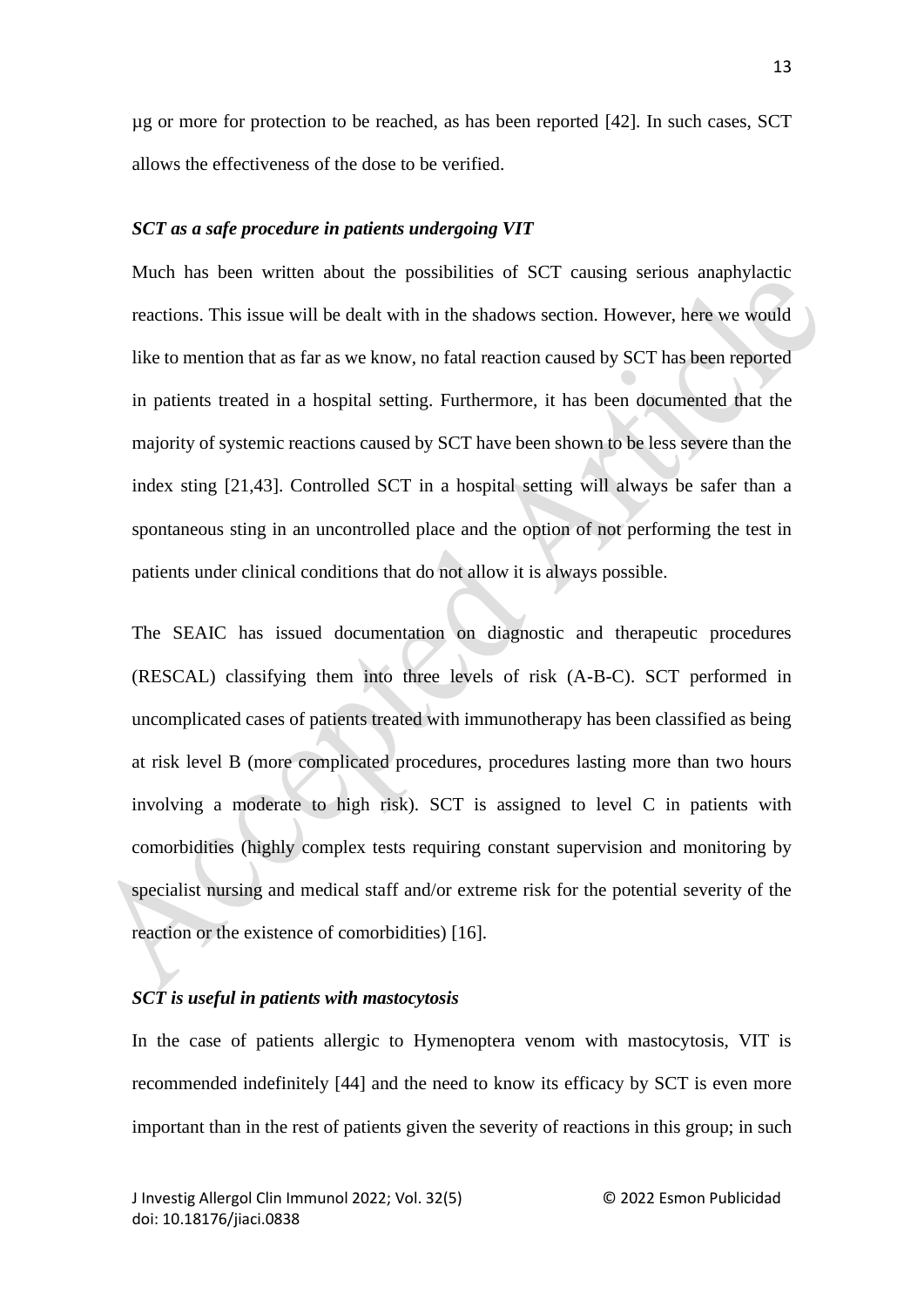cases, the technique should be performed with the same safety measures as in the rest of patients [41,45].

Although mastocytosis has been identified as a risk factor for the failure of VIT, studies in which SCT has been performed conclude that systemic reactions, when they occur, are less severe and that VIT confers greater protection if the maintenance dose is increased [44,46,47].

#### *SCT provides the possibility of in vivo research*

SCT also opens up the possibility of studying in vivo the physiopathology of anaphylaxis by the monitoring of objective clinical, immunologic and biochemical events which occur in a programed generalized allergic reaction [48,49]. Using this technique, the generation of FXIIa-C1inh, kallikrein-C1inh complexes as well as the degradation of high molecular weight kininogen [50]; or the levels of different mediators such as histamine and tryptase, among others, and endogenous vasopressors [11,51] have been reported. These would compensate for the vasodilation and extravasation of fluids which occur in anaphylaxis and would explain the ability of some patients to spontaneously recover after experiencing it without receiving any treatment [48]. Although it is not the most widely accepted recommendation, the SCT has been used to study the natural history of allergy to venoms. In one study, Golden et al. analyzed the frequency and severity of reactions

to stings of different species of *Vespula* in 111 adults, most of whom had experienced slight to moderate systemic reactions due to *Vespula* stings and were therefore sensitized to this venom. A total of 175 serial SCT were performed with 72% being negative and the rest less severe than the previous spontaneous stings [12]. In another study [52], 92 children allergic to Hymenoptera venom were subjected to serial SCT after which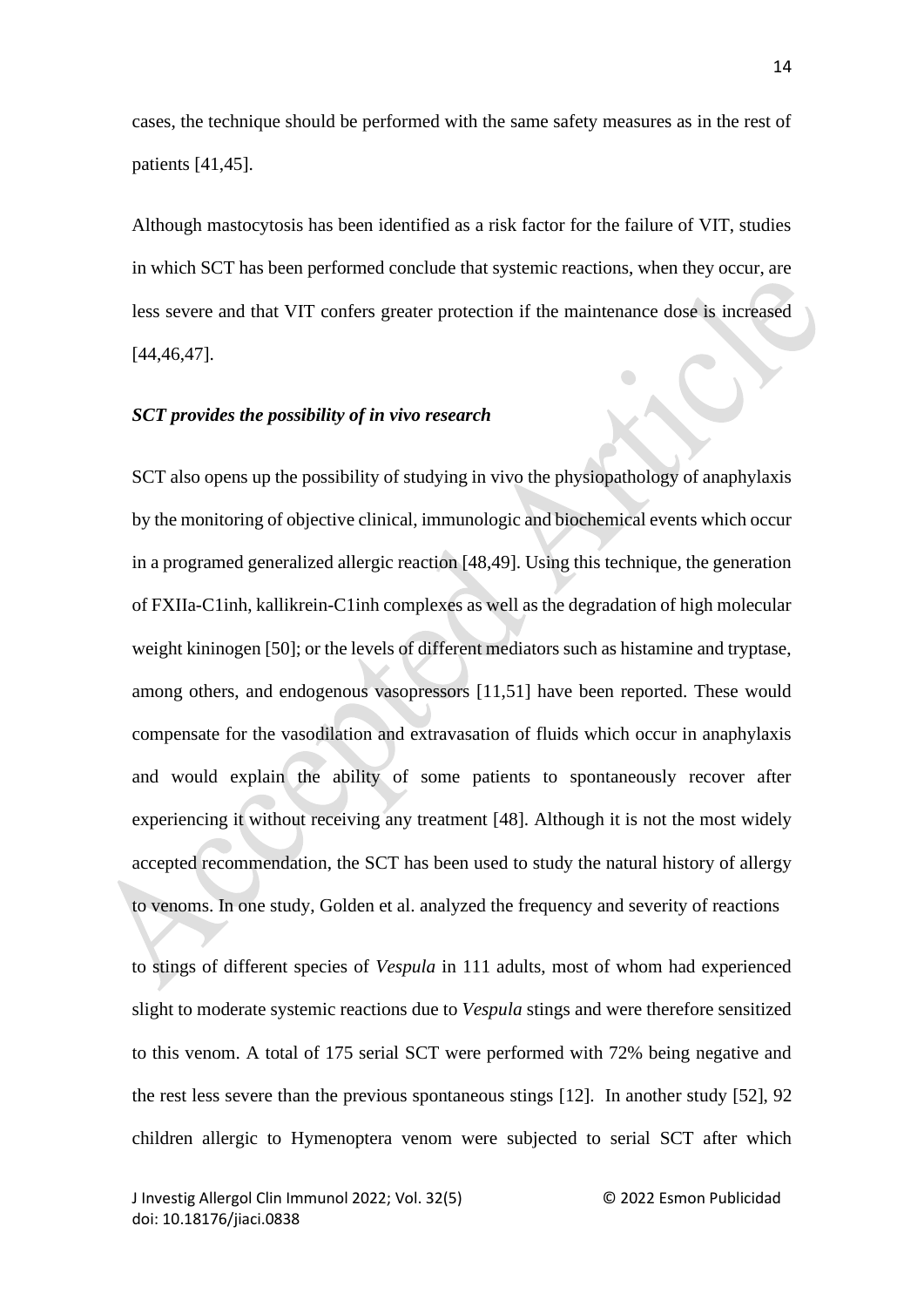vaccination was recommended in 13, thus confirming, thanks to the use of SCT, the trend towards spontaneous resolution of the disorder in a large part of the pediatric population. The controlled exposure to Hymenoptera venoms has also been used in laboratory animals to determine the role of the adaptive type 2 immune response. The findings support the hypothesis that IgE and mastocytes help to protect the host against the toxic effects of the venom [53].

#### *SCT improves quality of life*

Another point that supports the use of SCT is its influence on the quality of life of those patients who have experienced systemic reactions to Hymenoptera stings and who live and work in settings where insects are present. Anaphylactic reactions following a bee or wasp sting may lead to a considerable decrease in the quality of life of those people who suffer them. These reactions have a substantial impact on daily activities in the open air (including professional activities) and may lead to symptoms of anxiety or depression [54]. To evaluate this reduction in quality of life in people who have experienced systemic reactions after Hymenoptera stings, questionnaires that evaluate general aspects of health (HRQOL) or specific issues (VQLQ) have been used [55]. Recently it has been demonstrated through the use of validated questionnaires that those vaccinated patients who tolerated SCT had a better quality of life than patients receiving VIT but who had not undergone this test [56,57].

#### **The shadows of controlled sting challenge with hymenoptera**

#### *SCT as diagnostic tool*

Sometimes the usual diagnostic tools are not enough to ensure the diagnosis, so the usefulness of SCT as a diagnostic tool is a matter of debate [1].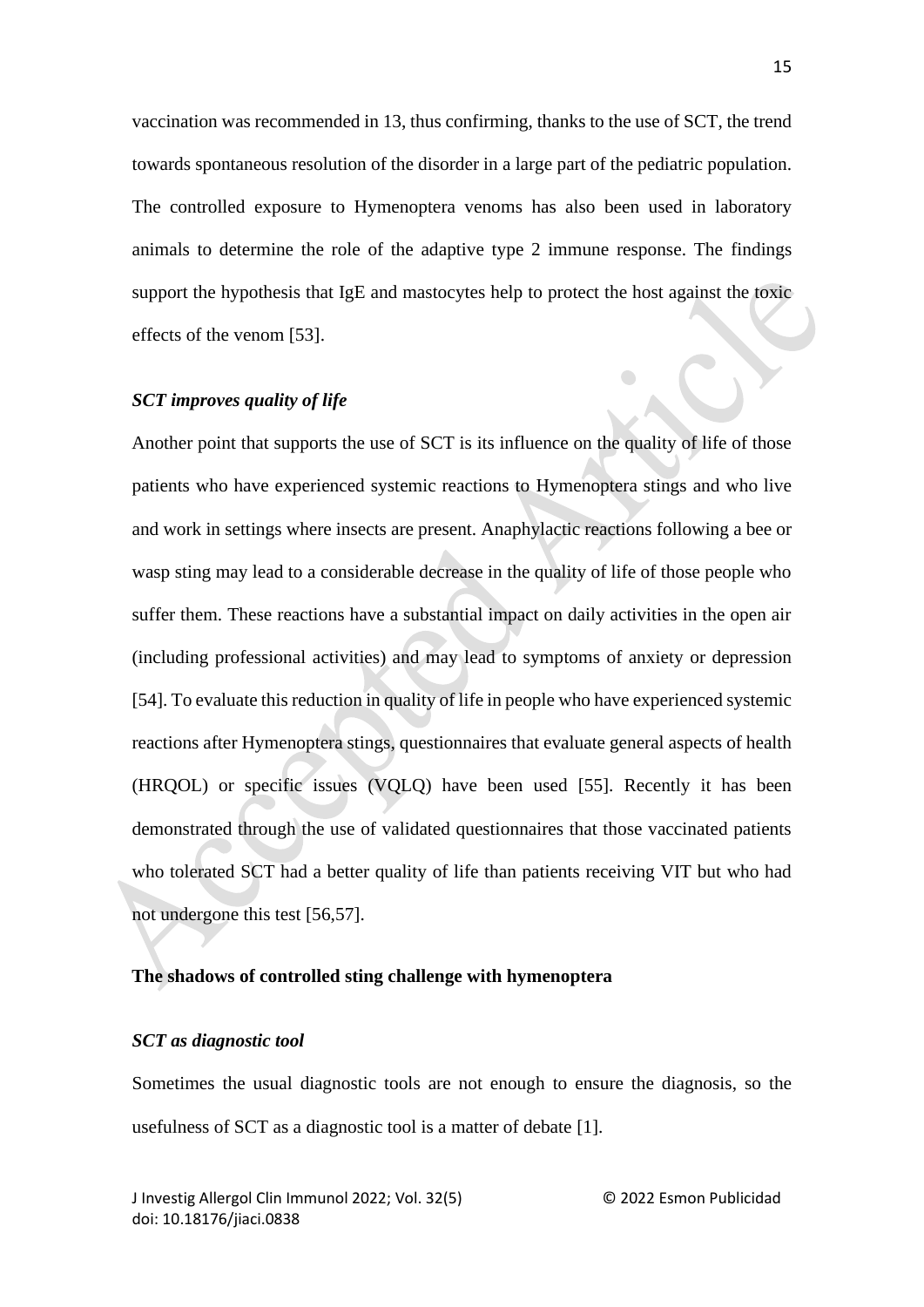As is well known, a negative isolated SCT does not predict that subsequent tests will also be negative [23,29,58]. In the case of untreated allergic patients, to the risk of a serious reaction produced by SCT would have to be added the uncertainty of an isolated negative result. Therefore, the decision to restrict immunotherapy in a patient with an isolated negative SCT could have important consequences.

With the aim of evaluating the diagnostic value of SCT and recommend treatment with immunotherapy in patients allergic to Hymenoptera venom with systemic reactions, several authors have performed tests sequentially on the same patients to assess the reproducibility and negative predictive value of SCT, comparing the results with a second SCT or stings in the field. Golden et al. demonstrated that up to 11 of 37 patients with an allergy to *Vespula* venom with a negative result in a first SCT and without VIT presented systemic reactions following a second SCT [12]. In a study by Franken et al. of the 61 untreated patients allergic to *Vespula* venom, given a first SCT with negative results and of these, 21% had a positive result on a second SCT [59]. Blaauw et al. performed a SCT on 136 patients allergic to bee venom, of whom 76 had a negative result; of these, 41 patients subsequently received a sting in the field and 6 of them (14,6%) had a reaction. The authors also performed a SCT on 343 patients allergic to wasp venom of whom 284 patients were negative; of these, 127 patients were stung in the field and 13 patients (10,2%) had a reaction. Based on these results, the authors report that the negative predictive value of a SCT, with respect to subsequent stings in the field, is 85.4% in the case of bees and 89.9% for wasps [60].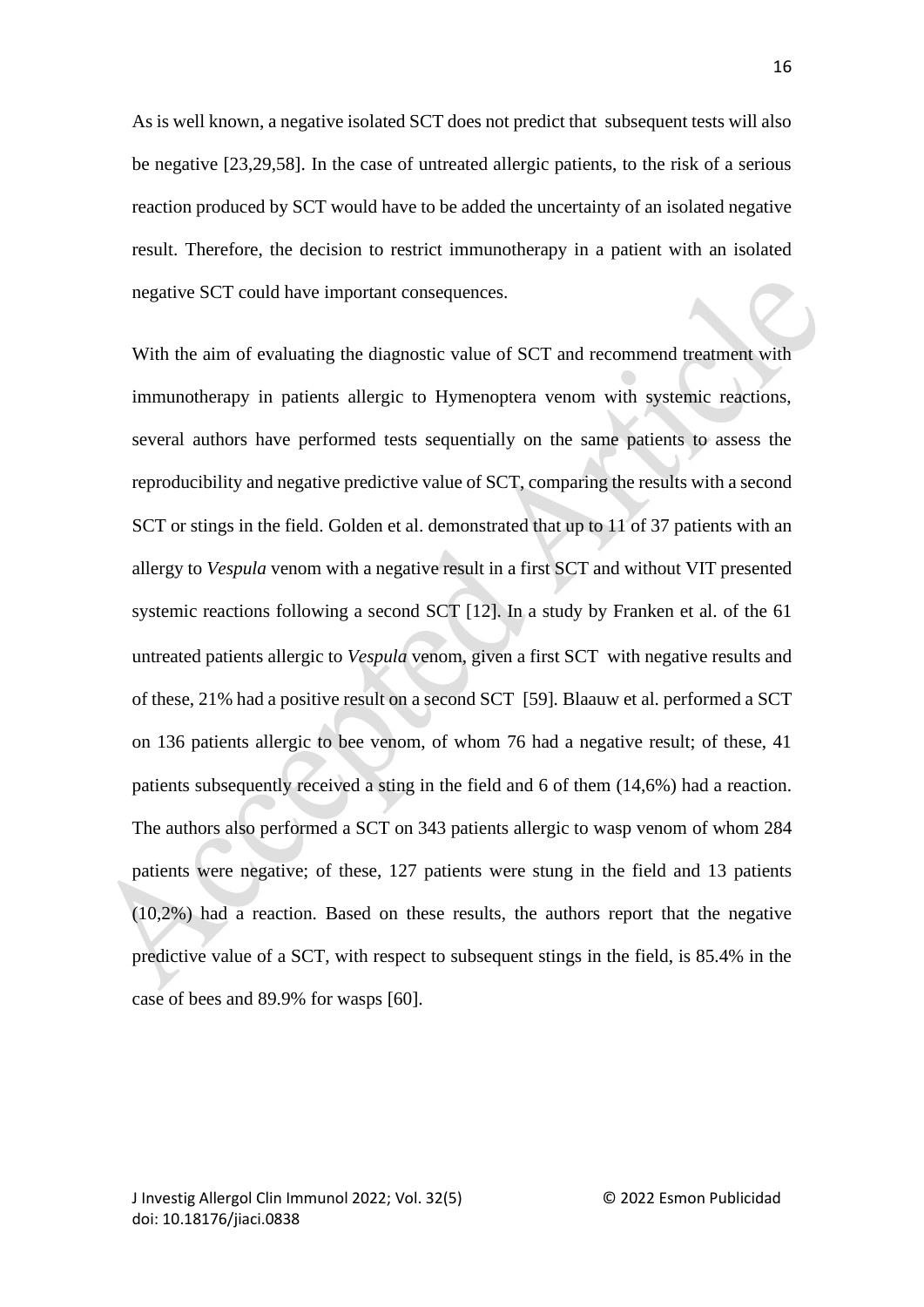#### *Risk of the SCT in patients without VIT*

When faced with the decision of indicating a SCT for a patient allergic to Hymenoptera venom, it is crucial to bear in mind the aspects related to safety, including the possibility of boosting sensitization.

In large series including patients allergic to Hymenoptera venom, it has been demonstrated that the reaction presented at the SCT in untreated patients is less severe than that reported by the patients in the clinical history and that the severity of the expected reaction is greater in those patients with a history of previous severe reactions [12,60]. In this regard, Blaauw et al. found that the prevalence of severe systemic reactions (grade III and IV in Müller's classification) following SCT was 24% for *Apis mellifera* and 8% for *Vespula*. In those patients with a history of severe reactions, the SCT presented the same severity as the previous reaction in 25% of patients allergic to *Apis mellifera* and in 15% of those allergic to *Vespula* [60]. In the study by Franken et al. 46% of patients who reacted with a second controlled SCT but not with the first, experienced anaphylactic shock which required the use of vasoactive drugs [59].

Given the data described in the last two sections, SCT is not habitually used as a diagnostic tool in patients not receiving VIT.

# *SCT could cause aversion*

Not all patients with a history of allergy to Hymenoptera venom accept having a SCT with a live insect. One study reports that 26% of patients refused [8], although no in-depth study has been performed into the reasons for this. In any case, we believe that the key factor is the amount of information given to the patient and the confidence that patients receive in their healthcare setting.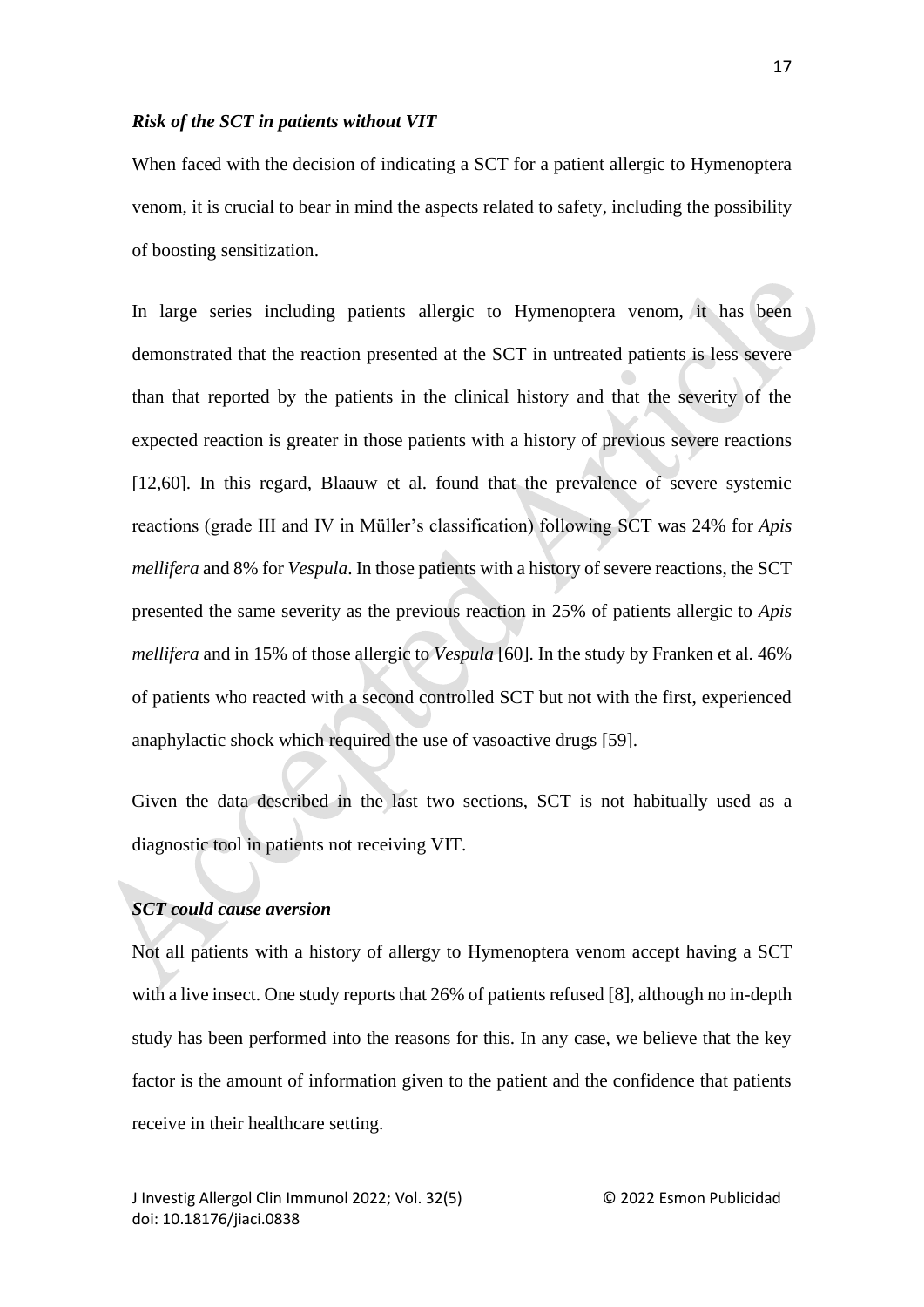#### *Use of a live insect*

Another problem with SCT is the need to use live insects. SCT is essentially different to the rest of allergology challenges because the live insect provides certain irreplaceable biological properties and because it presumably inoculates the entire content of its venom sac in one motion. It is considered that least 90% of the venom sac contents are delivered within 20 seconds [61].

Attempts have been made to reproduce the sting using subcutaneous and intracutaneous injections but with poor results [21]. Better results have been obtained using injections with a micro-syringe (0.5μL of pure venom) at a depth of 2 mm which could correspond to the conditions of a spontaneous sting, although the technique is arduous [13].

The reason why the venom of the live insect reproduces the reactions better than purified venom is unknown, although it has been postulated that the presence of low molecular weight substances such as vasoactive amines may influence the development of the allergic reaction [62].

Two important aspects which influence SCT are:

- a) Obtaining the insect and identifying it correctly. This has already been mentioned previously.
- b) Lack of quantification of the venom in SCT.

Unlike other controlled challenge techniques, SCT cannot be performed in a progressive fashion quantifying the amount of venom administered by the insect [22] and it is impossible to conduct blinded studies.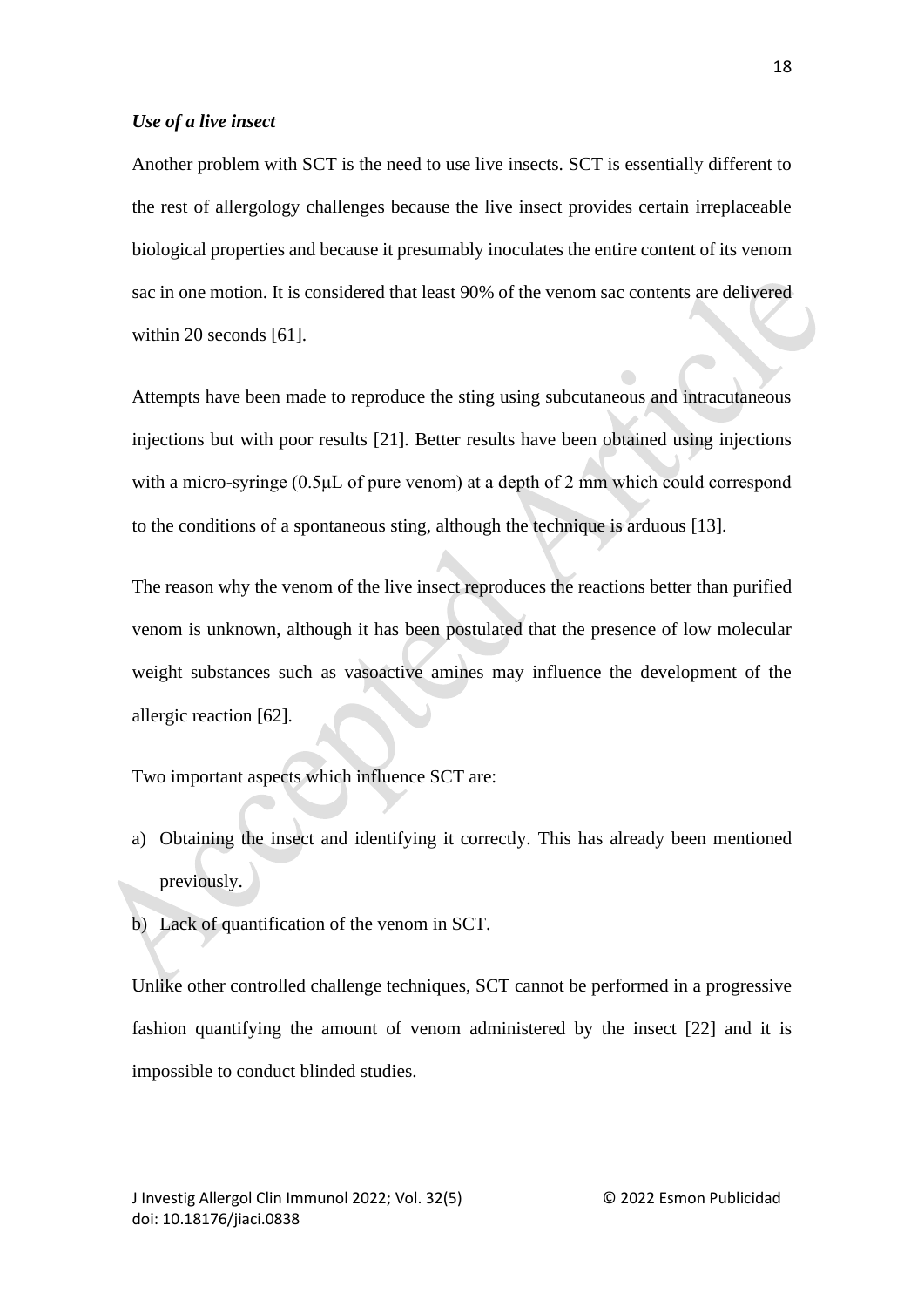The different characteristics between insects, such as bees and wasps, may affect the result of SCT [1]. With each sting, bees inject a volume of venom of between 50 and 140 μg, a quantity much larger than vespids (1.7–3.1μg for *Vespula,* 2.4–5μg for *Dolichovespula* and 4.2–17μg for *Polistes*) [63,64]. The size of insects from the Vespa genus would seem to indicate that a greater volume of venom is injected although there are no data to confirm this hypothesis. It has been reported that SCT results with *Vespula*  spp. are less reliable than those obtained with *Apis mellifera*; this is because the amount of venom released by the vespid is more variable that injected by *Apis mellifera* [13]. Furthermore, vespids can sting several times and have the venom sac partially depleted whereas a bee only stings once and then dies from eventration. Differences have even been found within the same genus. In patients allergic to *Vespula* spp. with no VIT treatment, one study found a more aggressive attitude and a deeper sting with *Vespula maculifrons* which showed severe reactions than with *Vespula germanica* [12].

Other unknown aspects which affect the differences in the amount of venom inoculated are the time needed to empty the sac in a spontaneous sting, the different sizes of the insects, the possibility of having previously stung.

### *False safety and abandonment of VIT*

After a tolerated SCT, VIT must continue following the same established protocol. It is important to bear in mind that a controlled sting does not replace a dose of VIT. The tolerated SCT confirms the success of the therapy and, therefore, that the therapeutic dose is effective. However, this success does not imply shortening the length of treatment (minimum of 5 consecutive years) [1]. Therefore, it is advisable that patients be informed that in spite of a negative SCT, they must complete the treatment with VIT to guarantee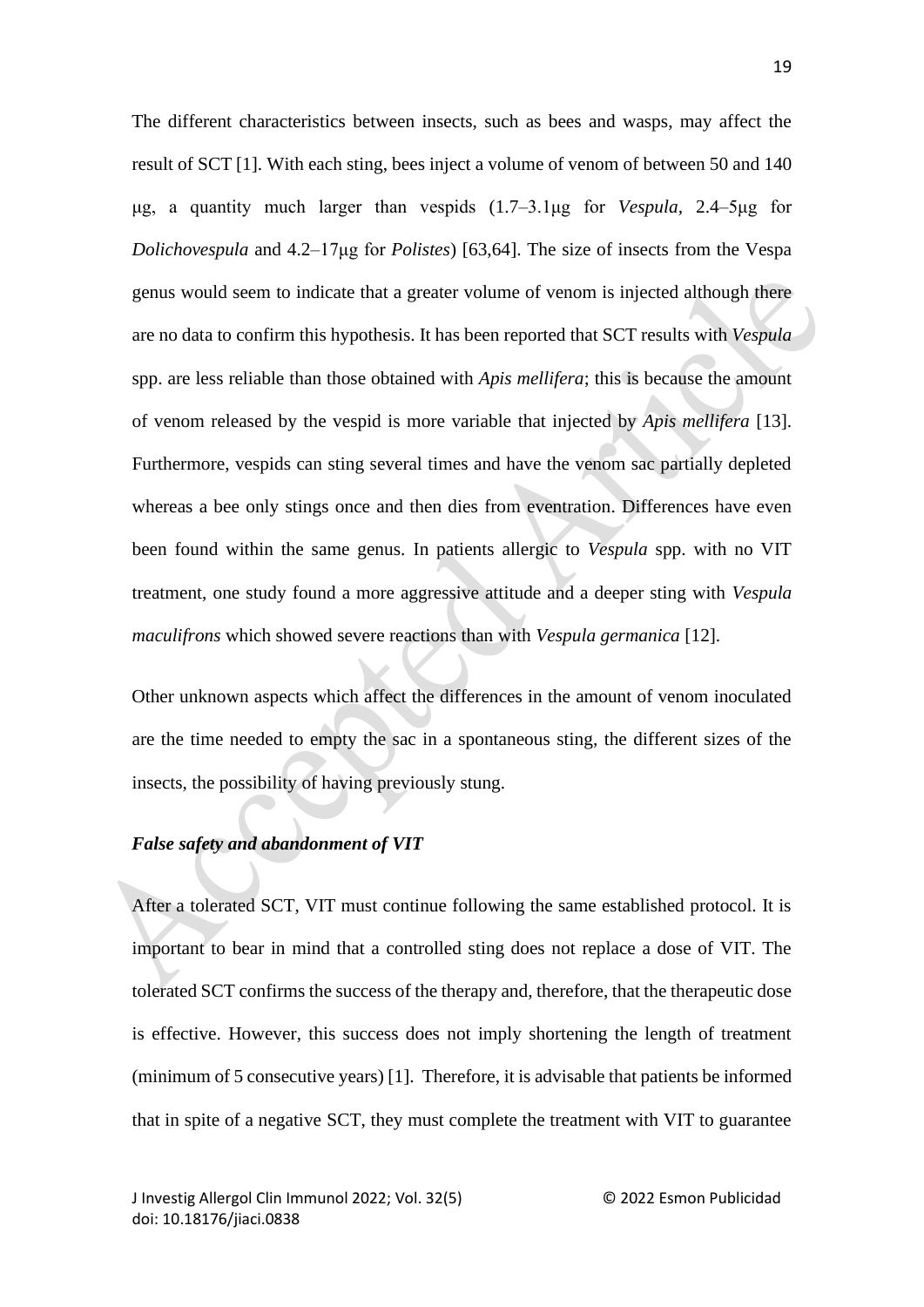its long-term efficacy [1]. Similarly, they must continue to carry an adrenaline autoinjector, if previously told to do so [65].

#### **Discussion**

In spite of the great advances in recent years in the diagnosis of allergies, currently no reliable biomarkers exist to monitor the efficacy of VIT. The SCT is the only reliable way of verifying the clinical efficacy of VIT. In real life and clinical research the SCT is accepted as the gold standard for measuring the protection provided by VIT [1], with doubts regarding the appropriateness of performing the test in untreated patients remaining due to the uncertainty surrounding the safety of the procedure [59,60]*.*

The SCT methodology is not standardized. In a German publication [66] the SCT procedure has been described in the authors' care setting. The method adopted by Spanish allergists is based on the symbiosis with expert entomologists, along with the characteristics of the Spanish Health System and the experience accumulated over the last two decades.

This lack of standardization, which would include variations in the amount of venom injected, as well as the variability inherent in the different species of insects and their different geographic origin, may be related to the limited information which exists on the reproducibility of SCT results.

When faced with a patient who has experienced an anaphylactic reaction following a Hymenoptera sting without the normal diagnostic tools being able to confirm the underlying allergic mechanism, the SCT may be the best option to confirm the real need for VIT. However, confirmation of an isolated negative test does not rule out the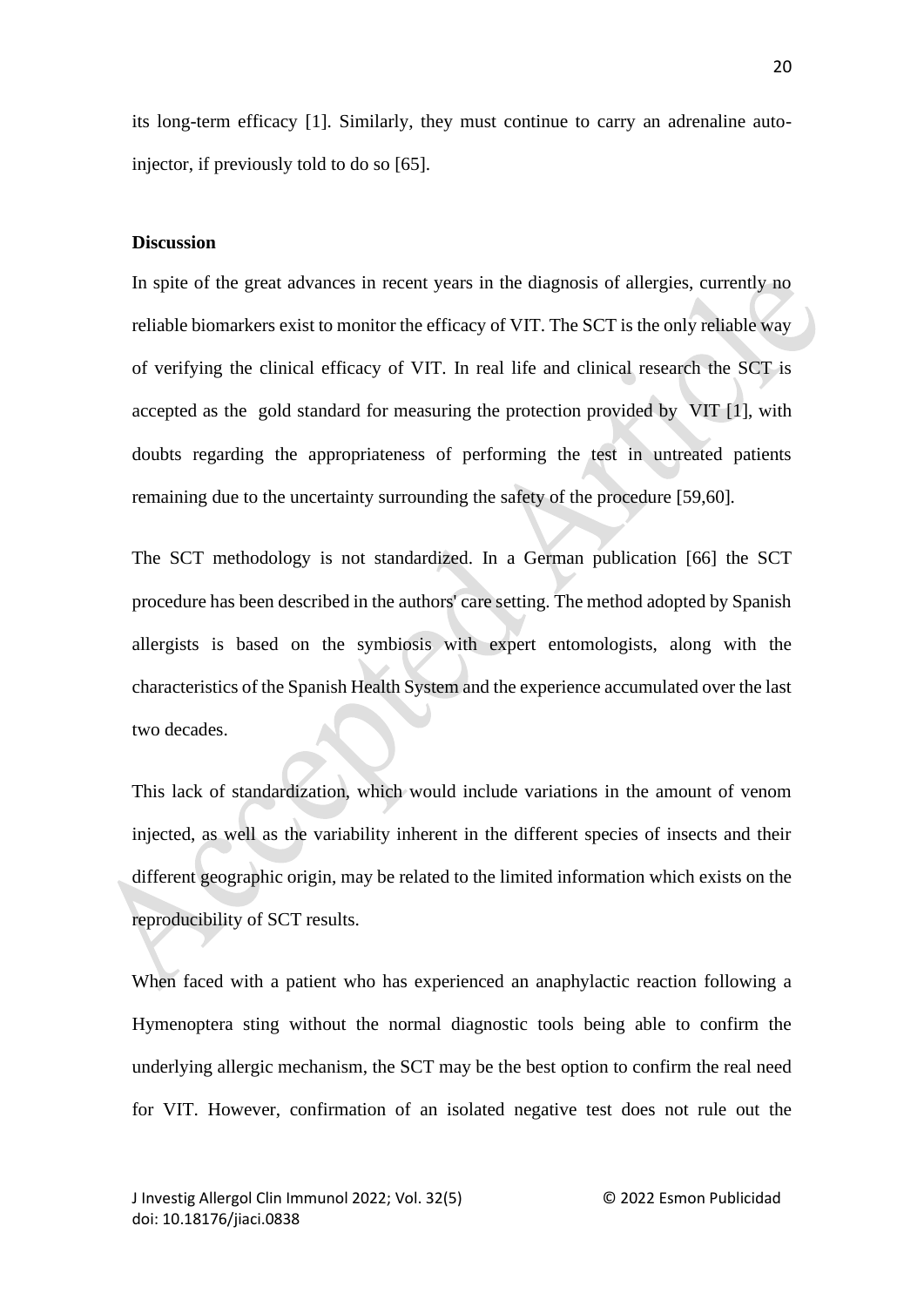possibility of a systemic reaction following a subsequent sting [23,29,58] which means that the decision to start VIT should be taken with great care in these cases.

In treated patients the negative predictive value of SCT has not been explored so that always as far a possible it is necessary to perform more than one SCT to achieve a greater certainty regarding protection. However, the greater safety offered by the SCT in treated patients [21] allows more than one SCT to be performed under controlled conditions, thus adding a firm basis to the decision of discontinuing successful VIT. The incorporation of SCT into habitual clinical practice for patients allergic to Hymenoptera venom undergoing VIT guarantees an excellent level of integral care for these patients with it being clear that a negative result improves quality of life, and a positive result allows the patient to be reevaluated and improvements to be made to the VIT (protocol, dose, and duration of the same).

Regarding research, currently SCT is the necessary reference in the search for biomarkers of the effectiveness of VIT and immunological tolerance in general.

The main lights and shadows are summarized in table 3 and as an overall conclusion, the Hymenoptera allergy Committee of the SEAIC recommends using the SCT under appropriate conditions to assess the response to VIT, including the need for adjusting the dose and the appropriateness of maintaining treatment for more time and is in favor of more clinical multicenter studies using this technique being performed to improve the evidence base currently available. Furthermore, the Committee is not in favor of using the SCT for diagnostic purposes in untreated patients.

21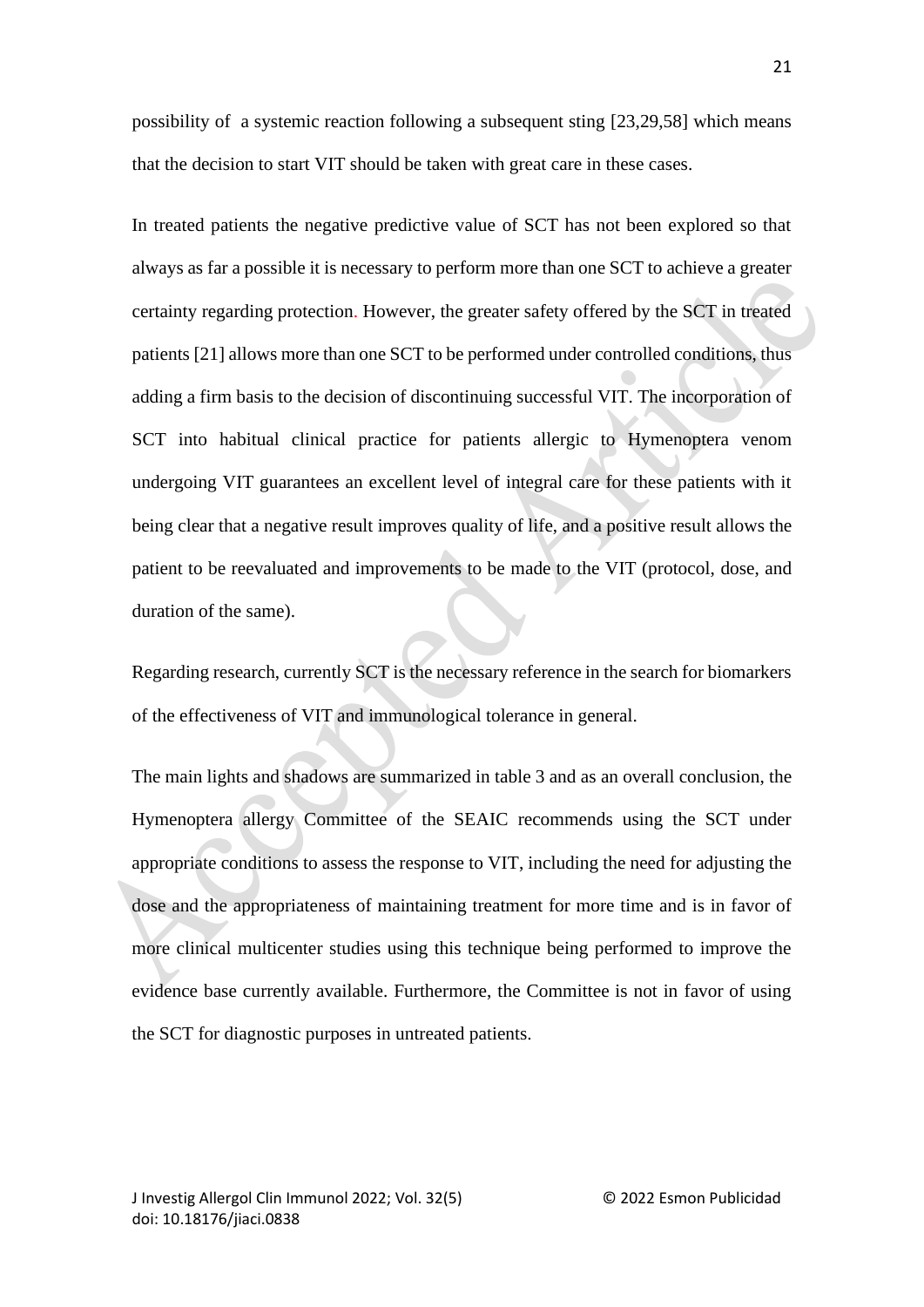# **Acknowledgments**

The study is carried out within the framework of the Hymenoptera allergy Committee of the SEAIC.

# **Funding**

The authors declare that no funding was received for the present review.

# **Conflicts of Interest**

The authors declare that have not conflict of interest to report.

# **References**

- 1. Sturm GJ, Varga E-M, Roberts G, Mosbech H, Bilò MB, Akdis CA, et al. EAACI guidelines on allergen immunotherapy: Hymenoptera venom allergy. Allergy. 2018;73(4):744–64.
- 2. Blank S, Grosch J, Ollert M, Bilò MB. Precision Medicine in Hymenoptera Venom Allergy: Diagnostics, Biomarkers, and Therapy of Different Endotypes and Phenotypes. Front Immnunol. 2020;11:579409.
- 3. Bonifazi F, Jutel M, Bilo BM, Birnbaum J, Muller U. Prevention and treatment of hymenoptera venom allergy: guidelines for clinical practice. Allergy. 2005;60(12):1459–70.
- 4. Bilo MB, Brianzoni MF, Garritani MS, Antonicelli L, Farabollini B, Bonifazi F. The sting challenge test in Hymenoptera venom allergy: pros and cons. Eur Ann Allergy Clin Immunol.2003;35(10):377–81.
- 5. Aßmus K, Meissner M, Kaufmann R, Valesky EM. Benefits and limitations of sting challenge in hymenoptera venom allergy. Allergol Select. 2021;5(01):45– 50.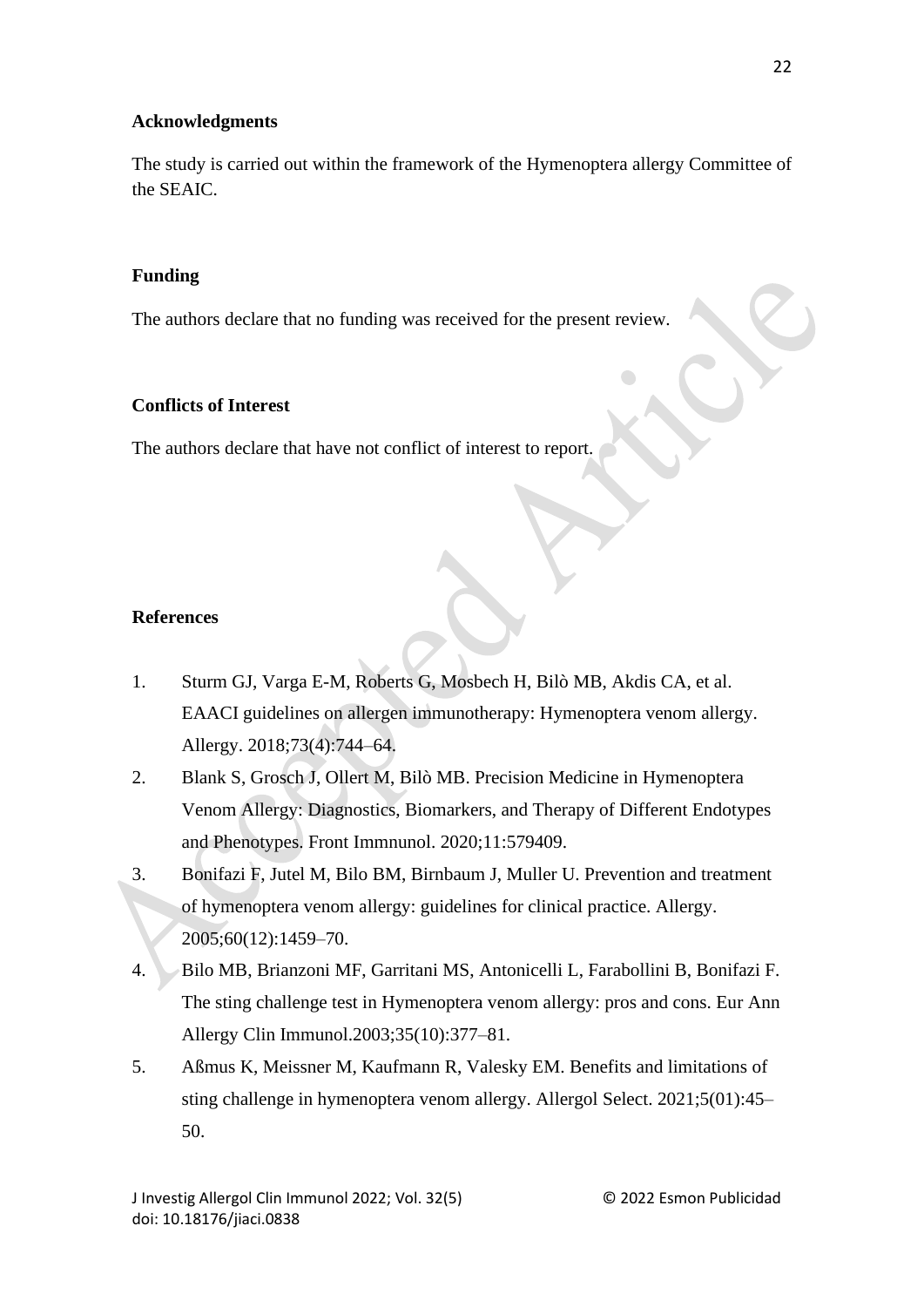- 6. Fackler WR, Loveless MH. Wasp venom allergy and immunity. Ann Allergy. 1956;14(5):347–66.
- 7. Hunt KJ, Valentine MD, Sobotka AK, Benton AW, Amodio FJ, Lichtenstein LM. A Controlled Trial of Immunotherapy in Insect Hypersensitivity. N Engl J Med. 1978;299(4):157-61.
- 8. Goldberg A, Confino-Cohen R. Bee venom immunotherapy how early is it effective? Allergy. 2009; 65(3):391–5.
- 9. Golden DB, Kwiterovich KA, Kagey-Sobotka A, Valentine MD, Lichtenstein LM. Discontinuing venom immunotherapy: outcome after five years. J Allergy Clin Immunol. 1996;97(2):579–87.
- 10. Ruiz B, Serrano P, Moreno C. IgE-Api m 4 Is Useful for Identifying a Particular Phenotype of Bee Venom Allergy. J Investig Allergol Clin Immunol. 2016;26(6):355–61.
- 11. van der Linden PWG, Hack CE, Poortman J, Vivié-Kipp YC, Struyvenberg A, van der Zwan JK. Insect-sting challenge in 138 patients: Relation between clinical severity of anaphylaxis and mast cell activation. J Allergy Clin Immunol. 1992;90(1):110–8.
- 12. Golden DB, Breisch NL, Hamilton RG, Guralnick MW, Greene A, Craig TJ, et al. Clinical and entomological factors influence the outcome of sting challenge studies. J Allergy Clin Immunol. 2006;117(3):670–5.
- 13. Cortellini G, Severino M, Francescato E, Turillazzi S, Spadolini I, Rogkakou A, et al. Evaluation and validation of a bee venom sting challenge performed by a micro-syringe. Ann Allergy Asthma Immunol. 2012;109(6):438–41.
- 14. Plan estratégico de Alergología 2011-2015. Dirección General de Hospitales. Consejería de Sanidad. Comunidad Autónoma de Mardrid.
- 15. Cartera de serveis en l'atenció a la patologia al·lèrgica. Àmbit d'atenció primària i d'atenció especialitzada ambulatòria. Direcció general de Regulació, Planificació i Recursos Sanitaris. Departament de Salut. Generalitat de Catalunya. Barcelona, noviem. 2012.
- 16. Vidal C, Antolín D, Reaño M, Valero A, Sastre J. Safety and Quality Recommendations in Allergy Medicine (Spanish acronym, RESCAL). J Investig Allergol Clin Immunol. 2018; 28:1-39.
- 17. Ruëff F. Natural history and long-term follow-up of Hymenoptera allergy. Curr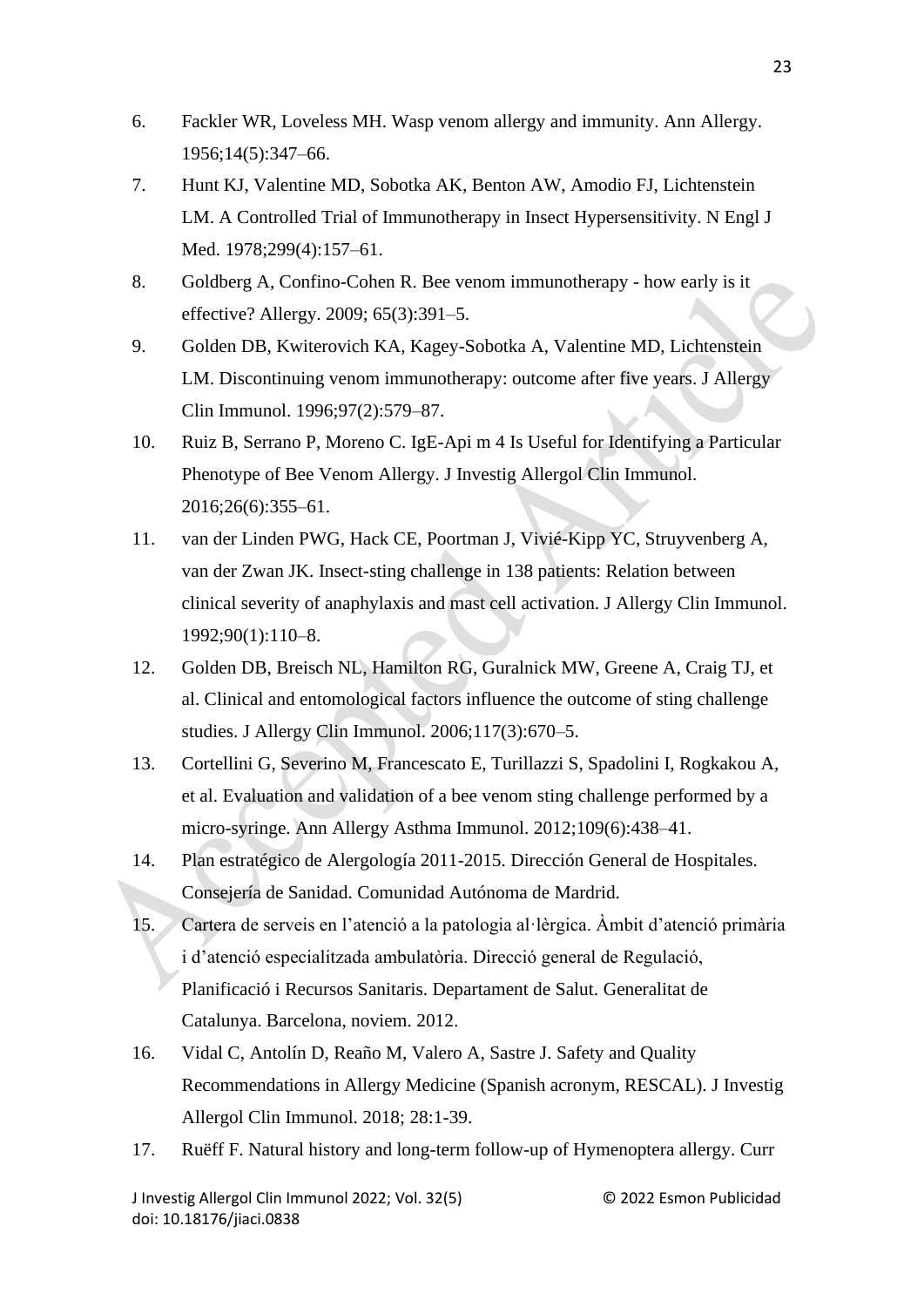Opin Allergy Clin Immunol. 2020;20(5):445–51.

- 18. Fernandez J, Soriano V, Mayorga L, Mayor M. Natural history of Hymenoptera venom allergy in Eastern Spain. Clin Exp Allergy. 2005;35(2):179–85.
- 19. Vidal C, Armisén M, Monsalve R, González-Vidal T, Lojo S, López-Freire S, et al. Anaphylaxis to Vespa velutina nigrithorax: pattern of sensitization for an emerging problem in Western countries. J Investig Allergol Clin Immunol. 2021;31(3): 228-35.
- 20. Cabaña Apicola Casta. https://apicolacasta.es/. p. Accessed April 27, 2022.
- 21. Rueff F, Przybilla B, Muller U, Mosbech H. The sting challenge test in Hymenoptera venom allergy. Position paper of the Subcommittee on Insect Venom Allergy of the European Academy of Allergology and Clinical Immunology. Allergy. 1996;51(4):216–25.
- 22. Agache I, Bilò M, Braunstahl GJ, Delgado L, Demoly P, Eigenmann P, et al. In vivo diagnosis of allergic diseases - Allergen provocation tests. Allergy. 2015;70(4):355–65.
- 23. Freeman TM. Challenge sting: to bee or not to bee. Ann Allergy Asthma Immunol. 2011;107(6):538–9.
- 24. Sturm GJ, Herzog SA, Aberer W, Alfaya Arias T, Antolín-Amérigo D, Bonadonna P, et al. β-blockers and ACE inhibitors are not a risk factor for severe systemic sting reactions and adverse events during venom immunotherapy. Allergy. 2021;76(7):2166–76.
- 25. Bissessarsingh M, Starr CK. Comparative Morphology of the Stinger in Social Wasps (Hymenoptera: Vespidae). Insects. 2021;12:729. https://doi.org/10.3390/insects 12080729.
- 26. Golden DB. Long-term outcome after venom immunotherapy. Curr Opin Allergy Clin Immunol. 2010;10(4):337–41.
- 27. Golden DBK. Anaphylaxis to insect stings. Immunol Allergy Clin North Am. 2015; 35:287-302.
- 28. Carballada F, Boquete M, Nunez R, Lombardero M, de la Torre F. Follow-up of venom immunotherapy (VIT) based on conventional techniques and monitoring of immunoglobulin E to individual venom allergens. J Investig Allergol Clin Immunol. 2010;20(6):506–13.
- 29. Alfaya Arias T, Soriano Gómis V, Soto Mera T, Vega Castro A, Vega Gutiérrez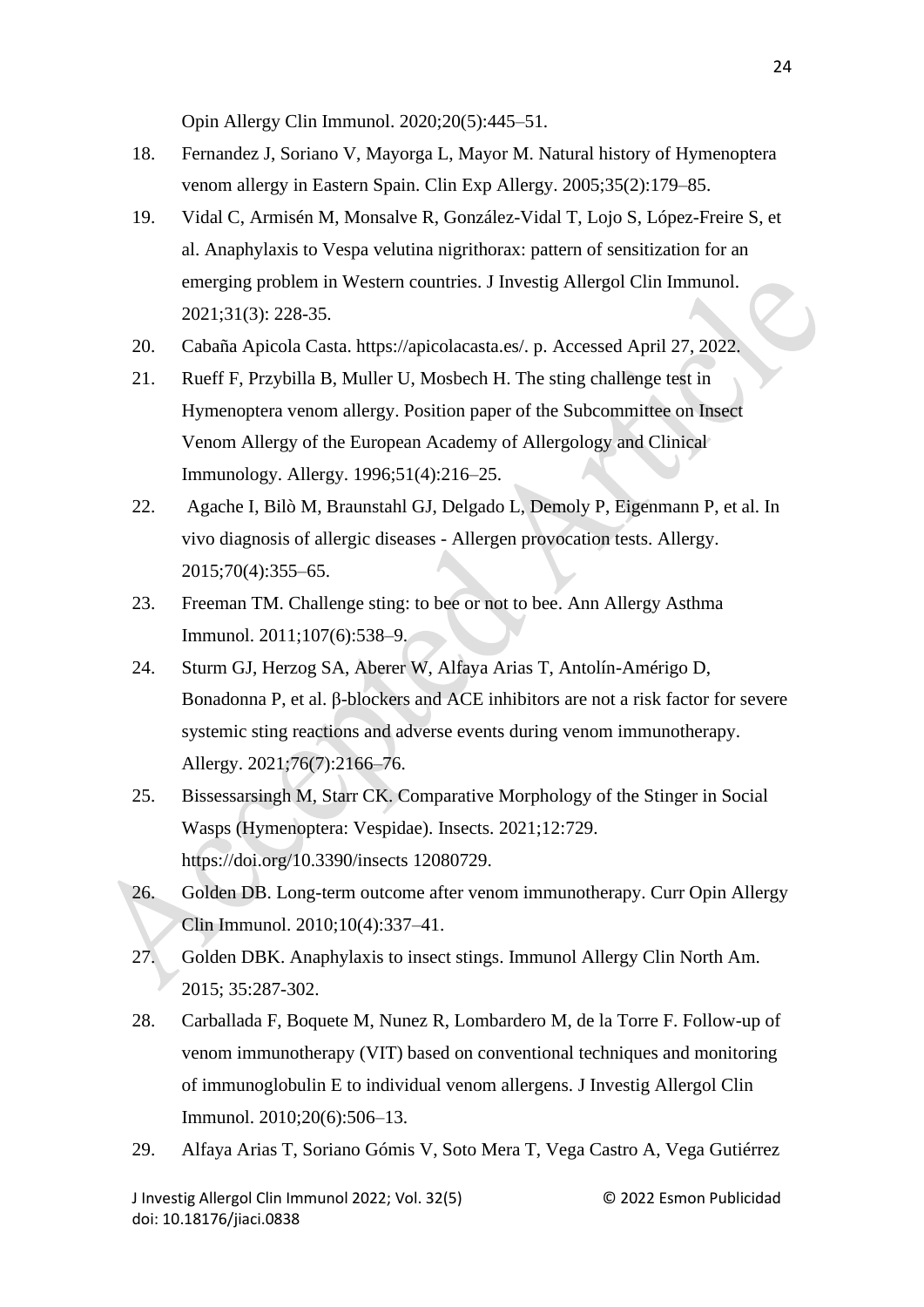J, Alonso Llamazares A, et al. Key Issues in Hymenoptera Venom Allergy: An Update. J Investig Allergol Clin Immunol. 2017;27(1):19–31.

- 30. Golden DBK, Lawrence ID, Hamilton RH, Kagey-Sobotka A, Valentine MD, Lichtenstein LM. Clinical correlation of the venom-specific IgG antibody level during maintenance venom immunotherapy. J Allergy Clin Immunol. 1992;90(3 PART 1):386–93.
- 31. Jarkvist J, Salehi C, Akin C, Gülen T. Venom immunotherapy in patients with clonal mast cell disorders: IgG4 correlates with protection. Allergy. 2020;75(1):169–77.
- 32. Krishna MT, Ewan PW, Diwakar L, Durham SR, Frew AJ, Leech SC, et al. Diagnosis and management of hymenoptera venom allergy: British Society for Allergy and Clinical Immunology (BSACI) guidelines. Clin Exp Allergy.2011;41(9):1201–20.
- 33. Trabado AR, Hijón CC, Cantariño AR, Romero-Chala S, García-Trujillo JA, Fernández Pereira LM. Short-, intermediate-, and long-term changes in basophil reactivity induced by venom immunotherapy. Allergy, Asthma Immunol Res. 2016;8(5):412–20.
- 34. Eržen R, Košnik M, Silar M, Korošec P. Basophil response and the induction of a tolerance in venom immunotherapy: a long-term sting challenge study. Allergy. 2012;67(6):822–30.
- 35. De Amici M, Barocci F, Caimmi S, Nespoli L, Licari A, Giuliani G, et al. Clinical use of basophil activation test in drug, food and hymenoptera venom allergies. Minerva Pediatrica. 2019;71: 209–17.
- 36. Hausmann O, Diaz C, Shneider M, Weber J, Pecaric T, A H. Correlation of sting challenge outcome and change in EC50 in basophil activation test (BAT) in bee venom allergic patients after 2-5 years of venom immunotherapy. Allergy. 2014;69((suppl.99)):111.
- 37. Kucera P, Cvackova M, Hulikova K, Juzova O, Pachl J. Basophil activation can predict clinical sensitivity in patients after venom immunotherapy. J Investig Allergol Clin Immunol. 2010;20(2):110–6.
- 38. Sahiner UM, Durham SR. Hymenoptera venom allergy: How does venom immunotherapy prevent anaphylaxis from bee and wasp stings? Front Immunol. 2019;10:1959.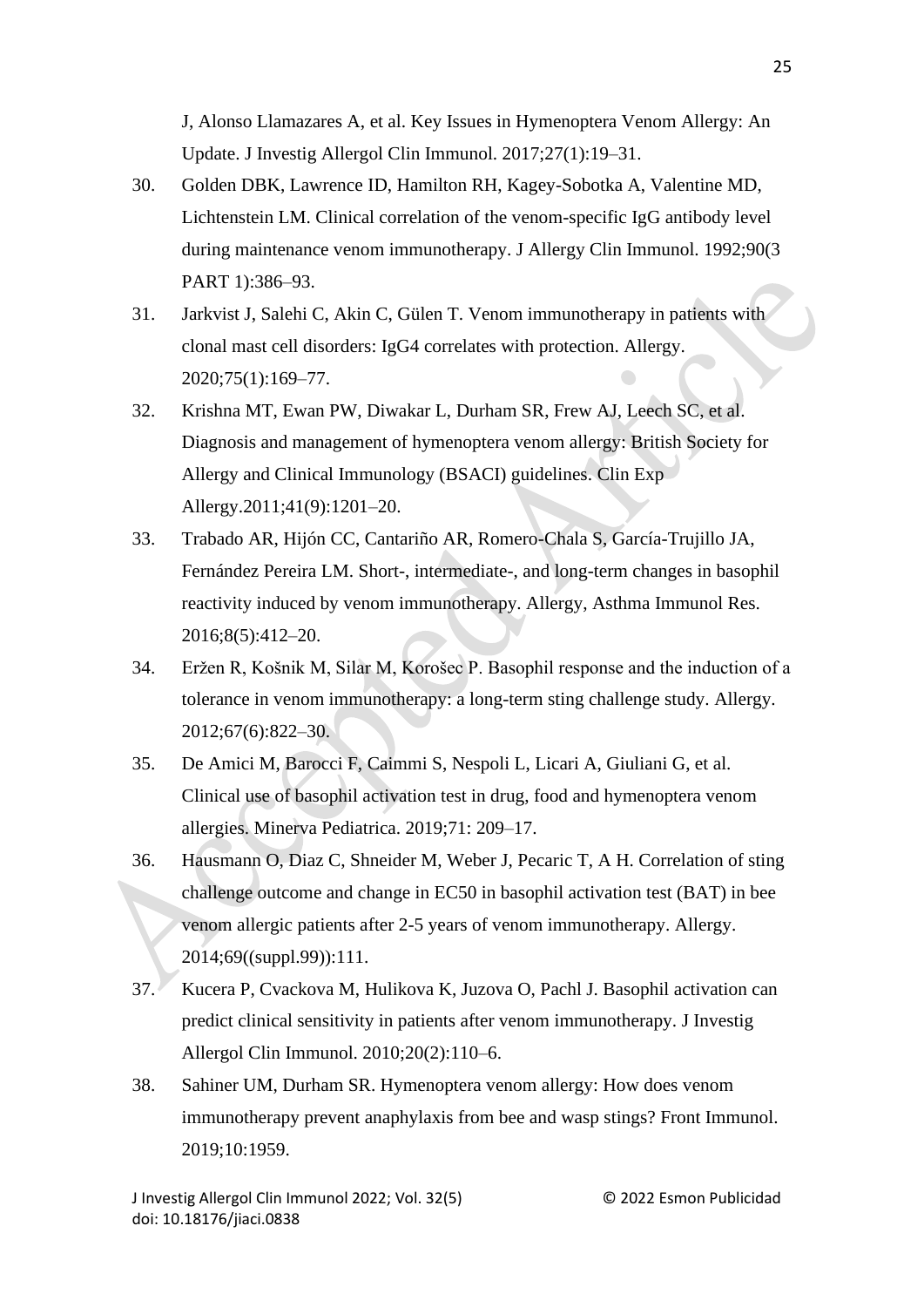- 39. Muller U, Berchtold E, Helbling A. Honeybee venom allergy: results of a sting challenge 1 year after stopping successful venom immunotherapy in 86 patients. J Allergy Clin Immunol. 1991;87(3):702–9.
- 40. Bilo BM, Rueff F, Mosbech H, Bonifazi F, Oude-Elberink JN. Diagnosis of Hymenoptera venom allergy. Allergy. 2005;60(11):1339–49.
- 41. Ruëff F, Vos B, Oude Elberink J, Bender A, Chatelain R, Dugas-Breit S, et al. Predictors of clinical effectiveness of Hymenoptera venom immunotherapy. Clin Exp Allergy. 2014;44:736–46.
- 42. Ruëff F, Wenderoth A, Przybilla B. Patients still reacting to a sting challenge while receiving conventional Hymenoptera venom immunotherapy are protected by increased venom doses. J Allergy Clin Immunol. 2001;108(6):1027–32.
- 43. Muller UR. Insect Sting Allergy. Clinical picture, diagnosis and treatment. Gustav Fischer, editor. Stuttgart. New York.; 1990.
- 44. Niedoszytko M, Bonadonna P, Elberink JNGO, Golden DBK. Epidemiology, diagnosis, and treatment of Hymenoptera venom allergy in mastocytosis patients. Immunol Allergy Clin North Am. 2014;34:365-81.
- 45. González-de-Olano D, Padial-Vilchez MA, Núñez-Acevedo B, de-Calzada-Bustingorri MP, de-Andrés-Martín A, Caldas C, et al. Usefulness of omalizumab and sting challenge test in hymenoptera venom allergy and mastocytosis. J Investig Allergol Clin Immunol. 2019;29(4):318–20.
- 46. Bonadonna P, Zanotti R, Caruso B, Castellani L, Perbellini O, Colarossi S, et al. Allergen specific immunotherapy is safe and effective in patients with systemic mastocytosis and Hymenoptera allergy. J Allergy Clin Immunol. 2008;121: 256– 7.
- 47. Haeberli G, Bronnimann M, Hunziker T, Muller U. Elevated basal serum tryptase and hymenoptera venom allergy: relation to severity of sting reactions and to safety and efficacy of venom immunotherapy. Clin Exp Allergy. 2003;33(9):1216–20.
- 48. Reber LL, Hernandez JD, Galli SJ. The pathophysiology of anaphylaxis. J Allergy Clin Immunol. 2017;140:335-48.
- 49. Guilarte M, Sala-Cunill A, Luengo O, Labrador-Horrillo M, Cardona V. The mast cell, contact, and coagulation system connection in anaphylaxis. Front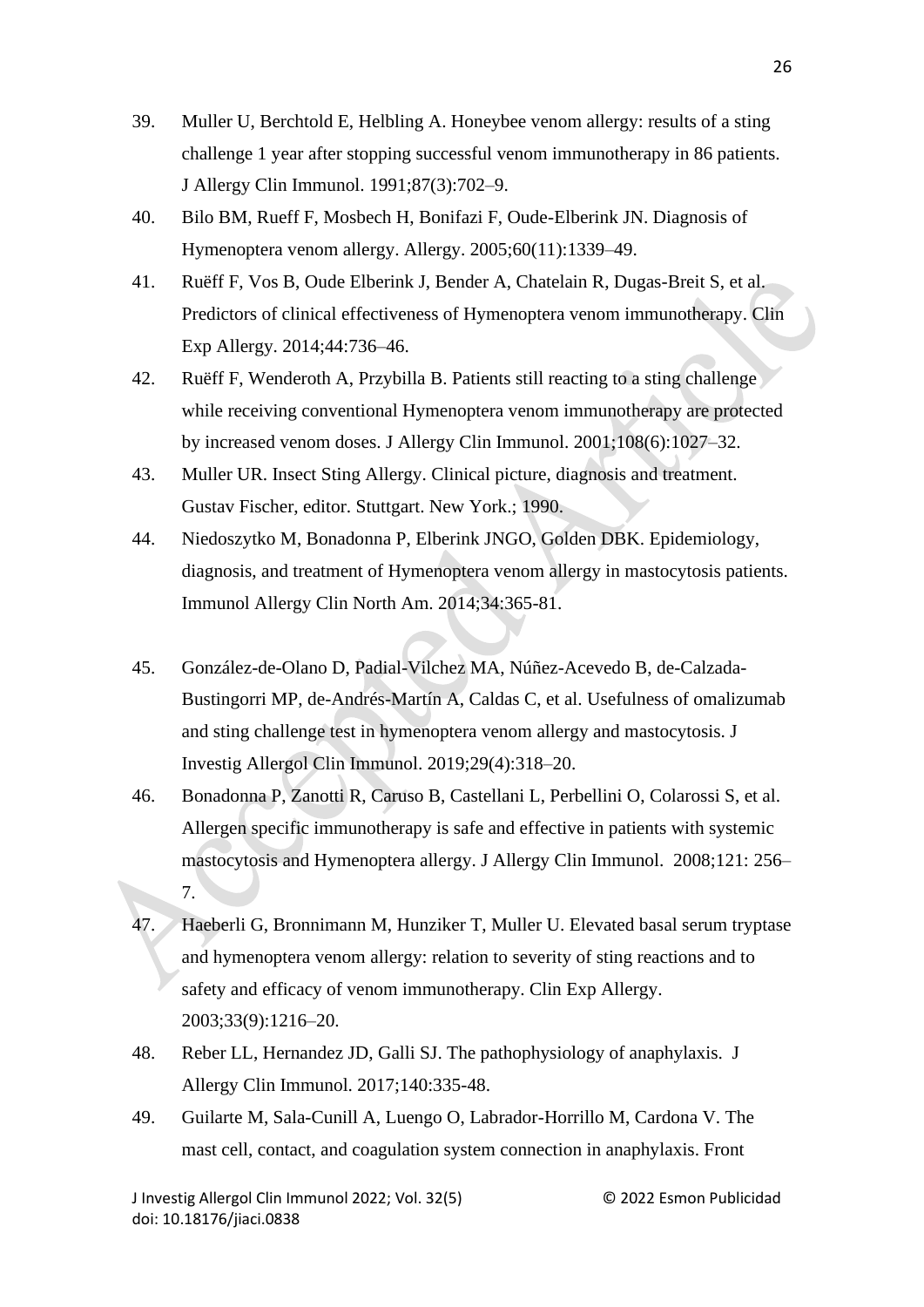Immunol. 2017;8:846. doi: 10.3389/fimmu.2017.00846.

- 50. van der Linden PW, Hack CE, Eerenberg AJ, Struyvenberg A, Van der Zwan JK. Activation of the contact system in insect-sting anaphylaxis: association with the development of angioedema and shock. Blood. 1993;82(6):1732-9.
- 51. Eberlein-Konig B, Ullmann S, Thomas P, Przybilla B. Tryptase and histamine release due to a sting challenge in bee venom allergic patients treated successfully or unsuccessfully with hyposensitization. Clin Exp Allergy. 1995;25(8):704–12.
- 52. Schuetze GE, Forster J, Hauk PJ, Friedl K, Kuehr J. Bee-venom allergy in children: Long-term predictive value of standardized challenge tests. Pediatr Allergy Immunol. 2002;13(1):18–23.
- 53. Galli SJ, Starkl P, Marichal T, Tsai M. Mast cells and IgE in defense against venoms: Possible "good side" of allergy?Allergology International. 2016;65:3– 15.
- 54. Bilò MB, Pravettoni V, Bignardi D, Bonadonna P, Mauro M, Novembre E, et al. Hymenoptera venom allergy: Management of children and adults in clinical practice. J Investig Allergol Clin Immunol.2019;29: 180–205.
- 55. Armisén M, Guspi R, Alfaya T, Cruz S, Fernández S, Domínguez-Noche C, et al. Cross-sectional validation of a quality of life questionnaire in Spanish for patients allergic to hymenoptera venom. J Investig Allergol Clin Immunol. 2015;25(3):176–82.
- 56. Koschel DS, Schmies M, Nink Weber C, Höffken G, Balck F. Tolerated sting challenge in patients on hymenoptera venom immunotherapy improves healthrelated quality of life. J Investig Allergol Clin Immunol. 2014;24(4):226–30.
- 57. Alfaya T, Vega A, Domínguez-Noche C, Ruiz B, Marqués L, Sánchez-Morillas L. Longitudinal Validation of the Spanish Version of the Health-Related Quality of Life Questionnaire for Hymenoptera Venom Allergy (HRQLHA). J Investig Allergol Clin Immunol. 2015;25(6):426–30.
- 58. Golden DBK, Demain J, Freeman T, Graft D, Tankersley M, Tracy J, et al. Stinging insect hypersensitivity: A practice parameter update 2016. Ann Allergy Asthma Immunol. 2017;118(1):28–54.
- 59. Franken HH, Dubois AE, Minkema HJ, van der Heide S, de Monchy JG. Lack of reproducibility of a single negative sting challenge response in the assessment of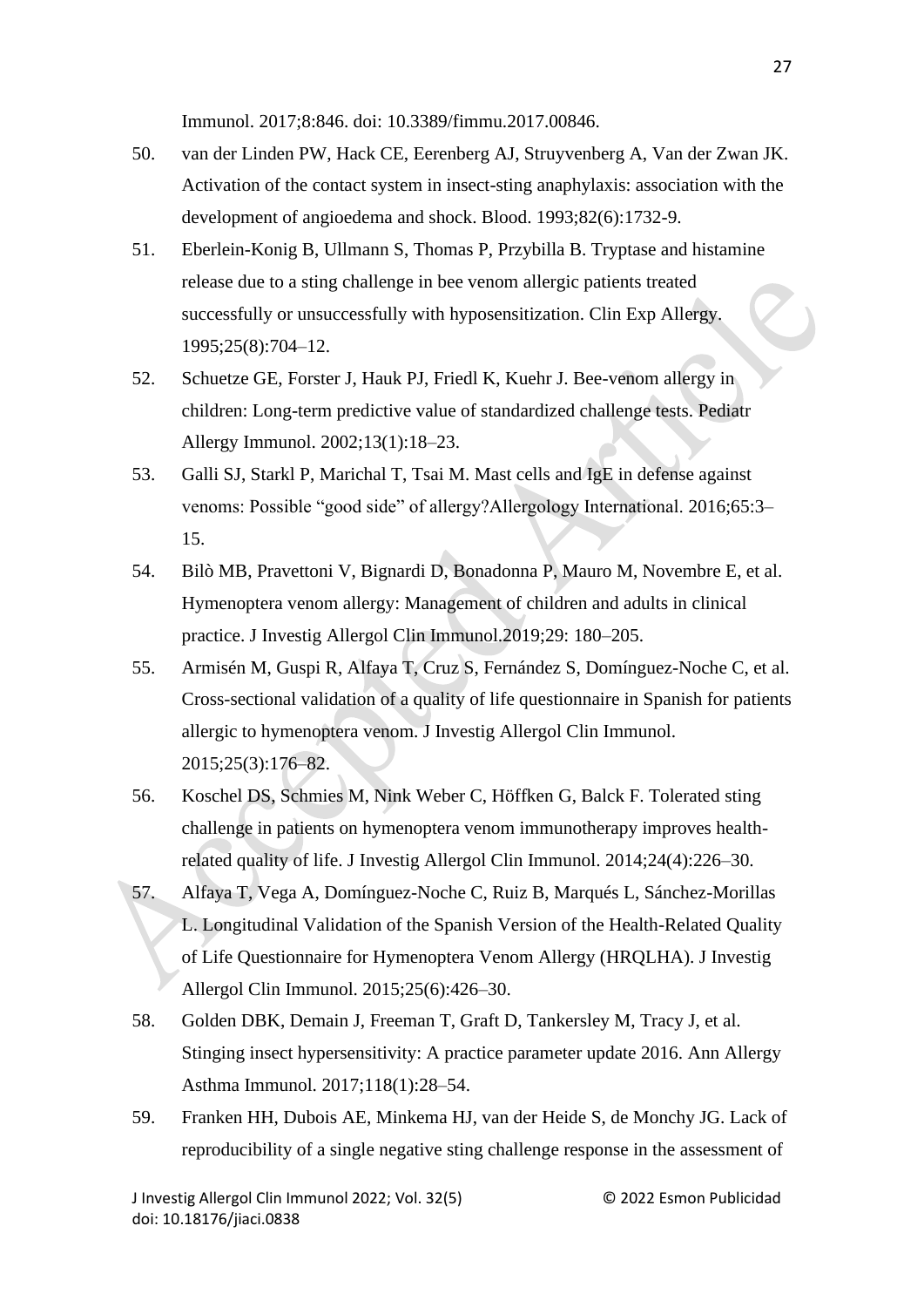anaphylactic risk in patients with suspected yellow jacket hypersensitivity. J Allergy Clin Immunol. 1994;93(2):431–6.

- 60. Blaauw PJ, Smithuis OLMJ, Elbers ARW. The value of an in-hospital insect sting challenge as a criterion for application or omission of venom immunotherapy. J Allergy Clin Immunol. 1996;98(1):39–47.
- 61. Schumacher MJ, Tveten MS, Egen NB. Rate and quantity of delivery of venom from honeybee stings. J Allergy Clin Immunol. 1994;93(5):831-5.
- 62. Dubois AEJ. Investigational and clinical use of the sting challenge. Curr Opin Allergy Clin Immunol. 2003;3: 283–5.
- 63. Fitzgerald KT, Flood AA. Hymenoptera Stings. Clin Tech Small Anim Pract. 2006 ;21(4):194–204.
- 64. Müller U. Insect venoms. Chem Immunol Allergy. 2010;95:141–56.
- 65. Bilo MB, Tontini C, Martini M, Corsi A, Angolini S, Antonicelli L. Clinical aspects of hymenoptera venom allergy and venom immunotherapy. Eur Ann Allergy Clin Immunol. 2019;51(6):244–58.
- 66. Ruëff F, Przybilla B. Sting challenge: indications and execution. Hautarzt. 2014;65(9):796-801.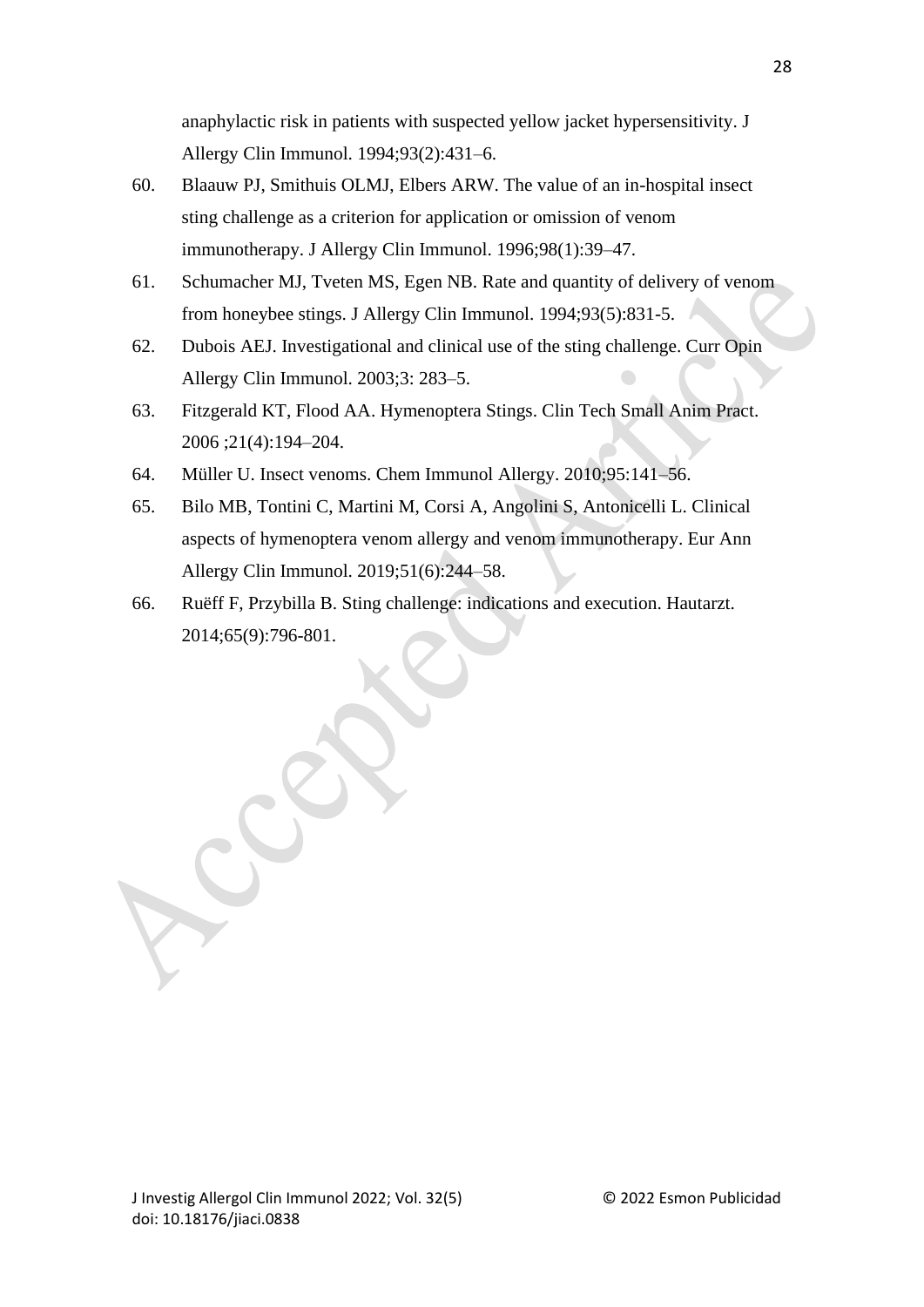#### **FIGURES**

Figure 1. The necessary material to perform Sting Challenge Test.



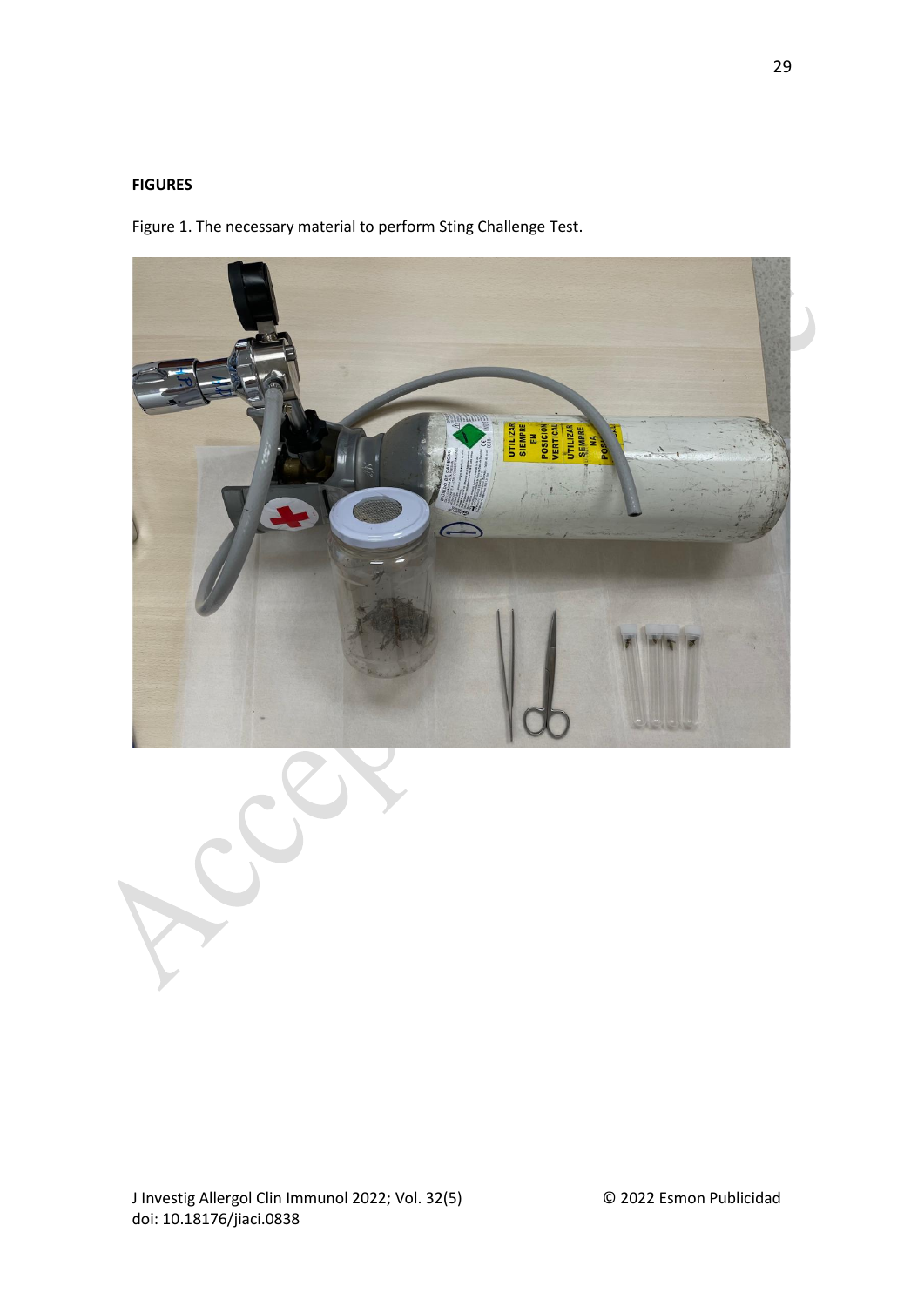Figure 2. Sting Challenge Test with *Apis mellifera* (A) and *Polistes dominula* (B).



J Investig Allergol Clin Immunol 2022; Vol. 32(5) © 2022 Esmon Publicidad doi: 10.18176/jiaci.0838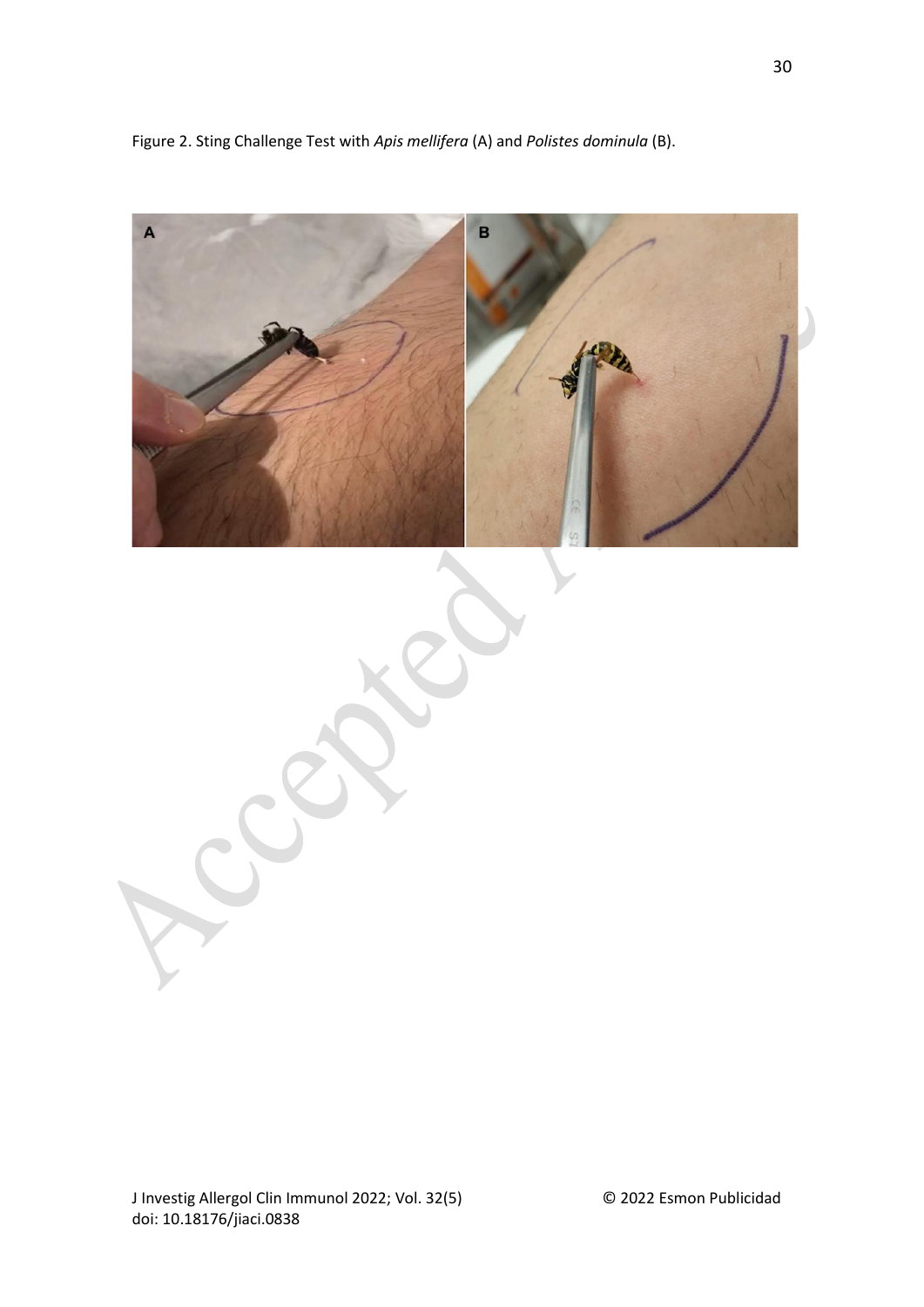# **TABLES**

# **Table 1. Indications and contraindications for the Sting Challenge Test.**

Indications:

- Patients allergic to Hymenoptera venom in different phases of active treatment with VIT, with at least two months of good tolerance to treatment
- To assess the decision to suspend this treatment (if the patient has had no spontaneous stings).
- In the case of a reduction in quality of life as a result of uncertainty caused by the risk of a reaction due to a spontaneous sting.
- Patients who have risk factors for the failure of treatment (those allergic to bee venom and those with systemic mastocytosis).
- To verify that beekeepers and other high exposure professionals are protected before being re-exposed.
- Patients who have discontinued VIT to evaluate the level of protection afforded by the years of treatment

Contraindications:

- Patients not receiving VIT treatment.
- Patients treated with VIT who:
	- Have experienced a systemic reaction following a spontaneous sting.
	- Currently have systemic reactions with VIT
	- Have severe or uncontrolled cardiorespiratory disease (FEV1<70%), pregnant women or patients with acute inflammatory disease.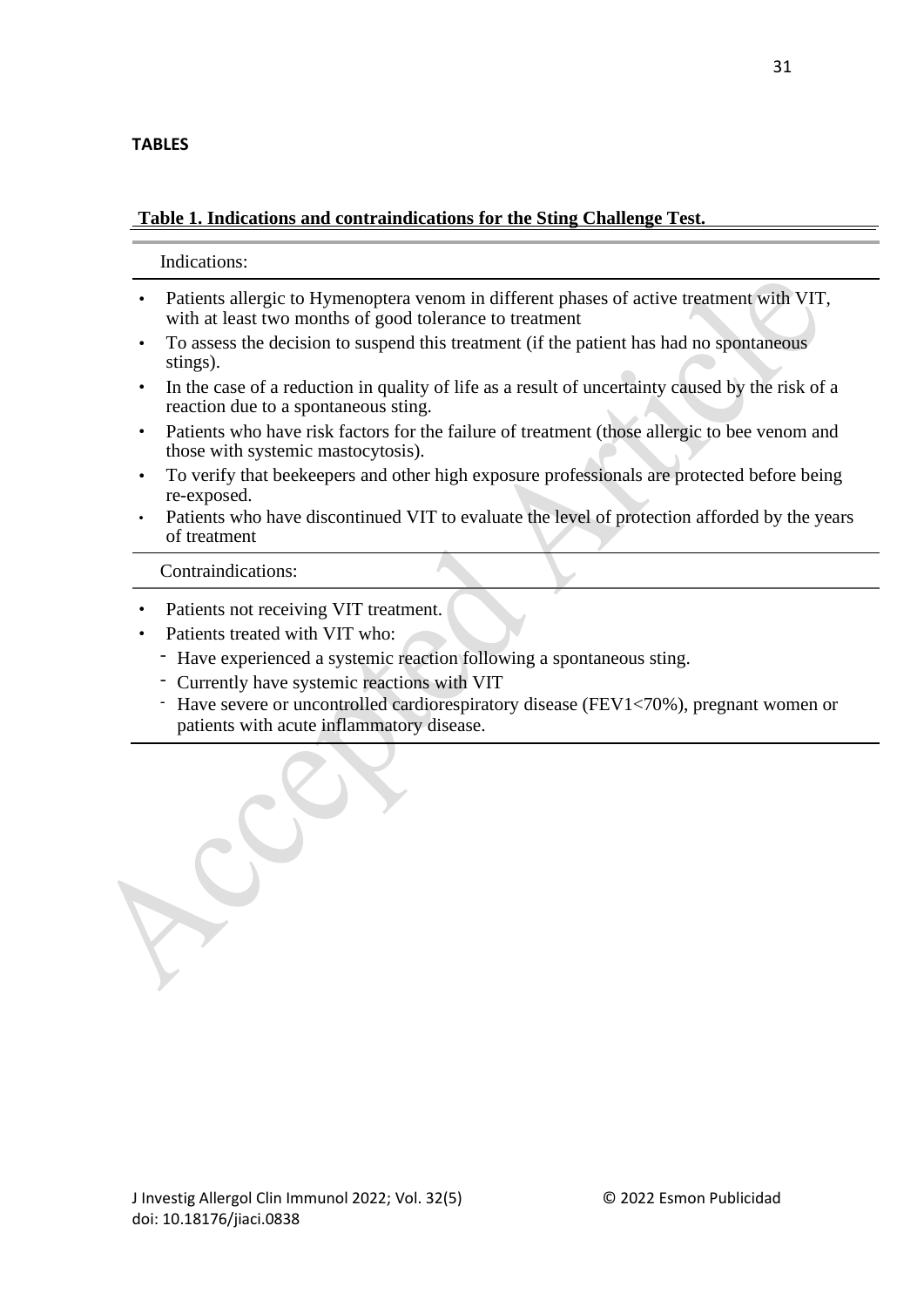## **Table 2. Preparation of the room, material and staff**

The test will be performed in the Allergy day hospital with availability of complete cardiopulmonary resuscitation equipment.

In patients at risk with comorbidities the room must have direct Access to ICU/Resuscitation room/Emergency room.

Direct supervision by an allergologist and nursing staff trained in emergency situations.

Material:

- Insects.

- Transparent plastic containers with lids.
- CO<sup>2</sup> cylinder with reducing valve and application pistol.
- Standard dissection tweezers.
- Entomologic scissors.

The test will last approximately 120 minutes.